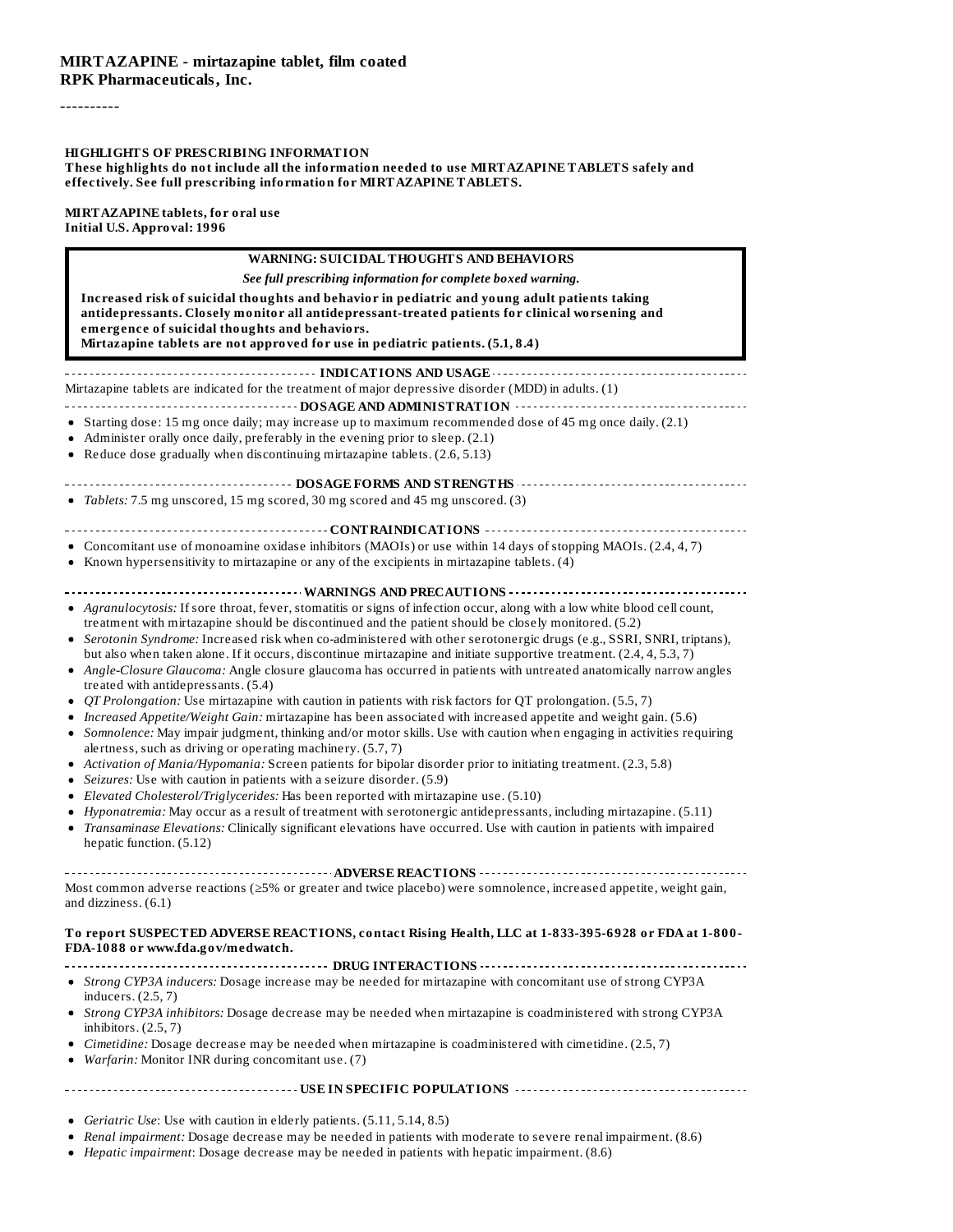## **FULL PRESCRIBING INFORMATION: CONTENTS\* WARNING: SUICIDAL THOUGHTS AND BEHAVIORS 1 INDICATIONS AND USAGE**

#### **2 DOSAGE AND ADMINISTRATION**

2.1 Recommended Dosage

2.3 Screen for Bipolar Disorder Prior to Starting Mirtazapine Tablets

- 2.4 Switching Patients to or from a Monoamine Oxidase Inhibitor Antidepressant
- 2.5 Dosage Modifications Due to Drug Interactions

2.6 Discontinuation of Mirtazapine Tablets Treatment

## **3 DOSAGE FORMS AND STRENGTHS**

## **4 CONTRAINDICATIONS**

#### **5 WARNINGS AND PRECAUTIONS**

5.1 Suicidal Thoughts and Behaviors in Adolescents and Young Adults

- 5.2 Agranulocytosis
- 5.3 Serotonin Syndrome
- 5.4 Angle-Closure Glaucoma
- 5.5 QT Prolongation and Torsades de Pointes
- 5.6 Increased Appetite and Weight Gain
- 5.7 Somnolence
- 5.8 Activation of Mania or Hypomania
- 5.9 Seizures
- 5.10 Elevated Cholesterol and Triglycerides
- 5.11 Hyponatremia
- 5.12 Transaminase Elevations
- 5.13 Discontinuation Syndrome
- 5.14 Use in Patients with Concomitant Illness

#### **6 ADVERSE REACTIONS**

- 6.1 Clinical Trial Experience
- 6.2 Postmarketing Experience

#### **7 DRUG INTERACTIONS**

#### **8 USE IN SPECIFIC POPULATIONS**

- 8.1 Pregnancy
- 8.2 Lactation
- 8.4 Pediatric Use
- 8.5 Geriatric Use
- 8.6 Renal or Hepatic Impairment

#### **10 OVERDOSAGE**

#### **11 DESCRIPTION**

#### **12 CLINICAL PHARMACOLOGY**

- 12.1 Mechanism of Action
- 12.2 Pharmacodynamics
- 12.3 Pharmacokinetics

#### **13 NONCLINICAL TOXICOLOGY**

- 13.1 Carcinogenesis, Mutagenesis, Impairment of Fertility
- **14 CLINICAL STUDIES**

#### **16 HOW SUPPLIED/STORAGE AND HANDLING**

#### **17 PATIENT COUNSELING INFORMATION**

\* Sections or subsections omitted from the full prescribing information are not listed.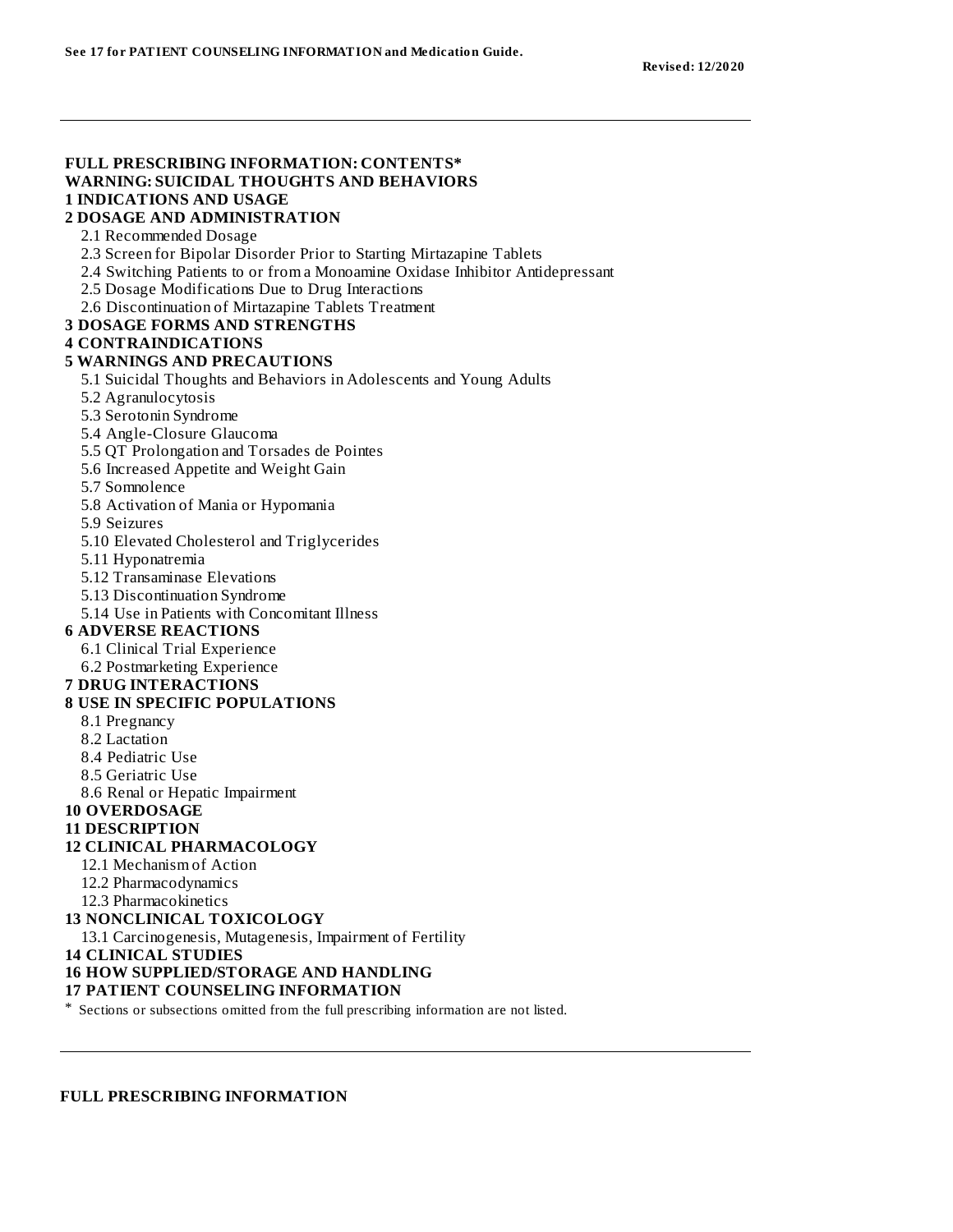## **WARNING: SUICIDAL THOUGHTS AND BEHAVIORS**

**Antidepressants increas ed the risk of suicidal thoughts and behaviors in pediatric and young adult patients in short-term studies. Clos ely monitor all antidepressant-treated patients for clinical wors ening, and for emergence of suicidal thoughts and behaviors** *[see Warnings and Precautions (5.1)]***. Mirtazapine tablets are not approved for us e in pediatric patients** *[see Use in Specific Populations (8.4)].*

## **1 INDICATIONS AND USAGE**

Mirtazapine tablets are indicated for the treatment of major depressive disorder (MDD) in adults *[see Clinical Studies (14)].*

## **2 DOSAGE AND ADMINISTRATION**

#### **2.1 Recommended Dosage**

The recommended starting dose of mirtazapine tablets is 15 mg once daily, administered orally, preferably in the evening prior to sleep. If patients do not have an adequate response to the initial 15 mg dose, increase the dose up to a maximum of 45 mg per day. Dose changes should not be made in intervals of less than 1 to 2 weeks to allow sufficient time for evaluation of response to a given dose *[see Clinical Pharmacology (12.3)].*

## **2.3 Screen for Bipolar Disorder Prior to Starting Mirtazapine Tablets**

Prior to initiating treatment with mirtazapine tablets or another antidepressant, screen patients for a personal or family history of bipolar disorder, mania, or hypomania *[see Warnings and Precautions (5.8)].*

## **2.4 Switching Patients to or from a Monoamine Oxidas e Inhibitor Antidepressant**

At least 14 days must elapse between discontinuation of a monoamine oxidase inhibitor (MAOI) antidepressant and initiation of mirtazapine tablets. In addition, at least 14 days must elapse after stopping mirtazapine tablets before starting an MAOI antidepressant *[see Contraindications (4) and Warnings and Precautions (5.3)].*

#### **2.5 Dosage Modifications Due to Drug Interactions**

#### Strong CYP3A Inducers

An increase in dosage of mirtazapine tablets may be needed with concomitant strong CYP3A inducer (e.g., carbamazepine, phenytoin, rifampin) use. Conversely, a decrease in dosage of mirtazapine tablets may be needed if the CYP3A inducer is discontinued *[see Drug Interactions (7)].*

#### Strong CYP3A Inhibitors

A decrease in dosage of mirtazapine tablets may be needed with concomitant use of strong CYP3A4 inhibitors (e.g., ketoconazole, clarithromycin). Conversely, an increase in dosage of mirtazapine tablets may be needed if the CYP3A4 inhibitor is discontinued *[see Drug Interactions (7)].*

## Cimetidine

A decrease in dosage of mirtazapine tablets may be needed with concomitant use of cimetidine. Conversely, an increase in dosage of mirtazapine tablets may be needed if cimetidine is discontinued *[see Drug Interactions (7)].*

#### **2.6 Dis continuation of Mirtazapine Tablets Treatment**

Adverse reactions may occur upon discontinuation or dose reduction of mirtazapine tablets *[see Warnings and Precautions (5.13)].* Gradually reduce the dosage of mirtazapine tablets rather than stopping abruptly whenever possible.

## **3 DOSAGE FORMS AND STRENGTHS**

Mirtazapine tablets USP are supplied as:

7.5 mg tablets: White, biconvex, capsule shaped film coated tablets with "11" debossed on one side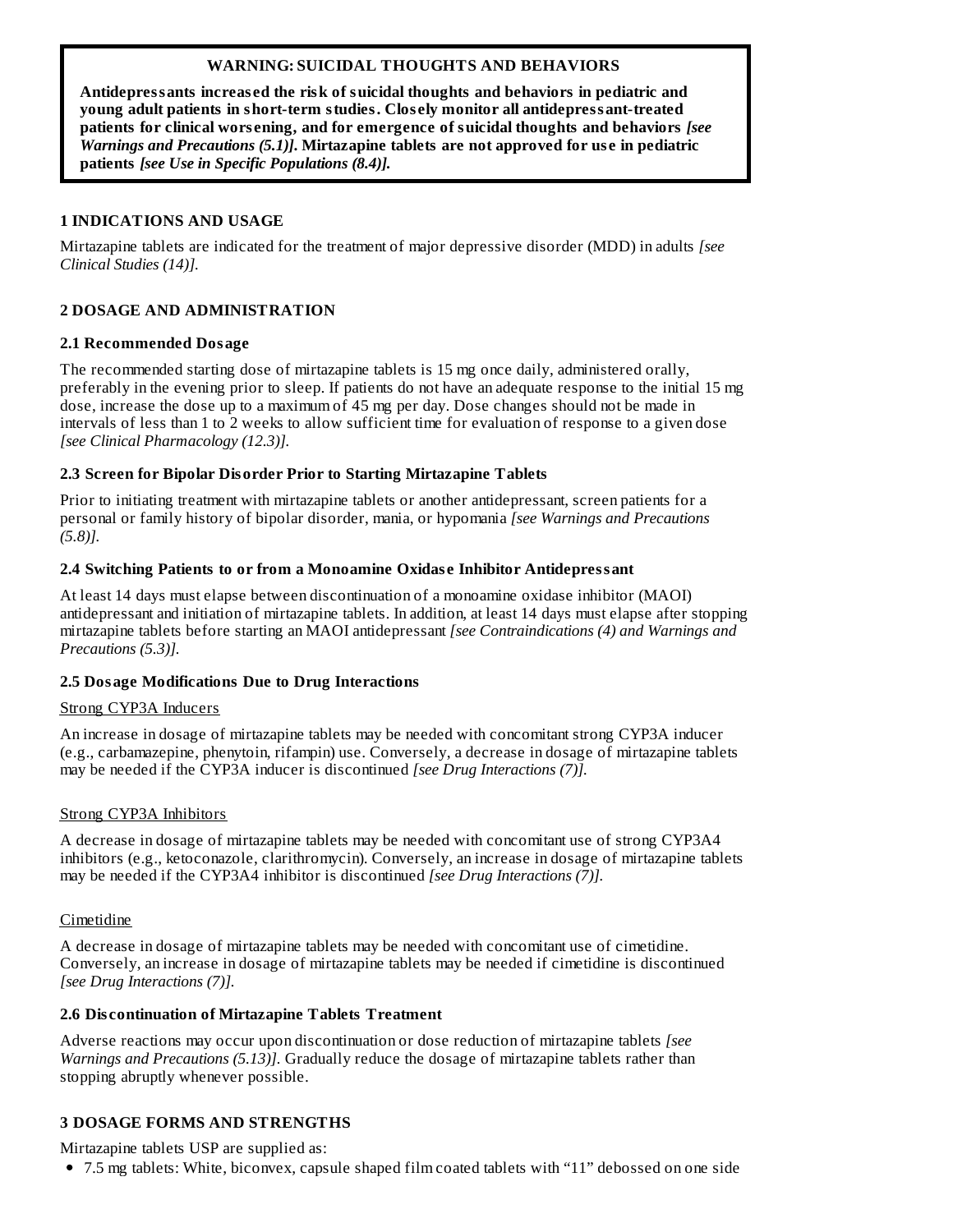and "A" debossed on the other side.

- 15 mg tablets: Yellow, biconvex, capsule shaped film coated tablets with a score line in between "0" and "8" on one side and "A" debossed on the other side.
- 30 mg tablets: Reddish brown, biconvex, capsule shaped film coated tablets with a score line in between "0" and "9" on one side and "A" debossed on the other side.
- 45 mg tablets: White, biconvex, capsule shaped film coated tablets with "10" debossed on one side and "A" debossed on the other side.

## **4 CONTRAINDICATIONS**

Mirtazapine tablets are contraindicated in patients:

- Taking, or within 14 days of stopping, MAOIs (including the MAOIs linezolid and intravenous methylene blue) because of an increased risk of serotonin syndrome *[see Warnings and Precautions (5.3), Drug Interactions (7)].*
- With a known hypersensitivity to mirtazapine or to any of the excipients in mirtazapine tablets. Severe skin reactions, including Stevens-Johnson syndrome, bullous dermatitis, erythema multiforme and toxic epidermal necrolysis have been reported following the use of mirtazapine tablets *[see Adverse Reactions 6.2].*

## **5 WARNINGS AND PRECAUTIONS**

## **5.1 Suicidal Thoughts and Behaviors in Adoles cents and Young Adults**

In pooled analyses of placebo-controlled trials of antidepressant drugs (SSRIs and other antidepressant classes) that included approximately 77,000 adult patients and 4,500 pediatric patients, the incidence of suicidal thoughts and behaviors in antidepressant-treated patients age 24 years and younger was greater than in placebo-treated patients. There was considerable variation in risk of suicidal thoughts and behaviors among drugs, but there was an increased risk identified in young patients for most drugs studied. There were differences in absolute risk of suicidal thoughts and behaviors across the different indications, with the highest incidence in patients with MDD. The drug-placebo differences in the number of cases of suicidal thoughts and behaviors per 1000 patients treated are provided in Table 1.

#### **Table 1: Risk Differences of the Number of Patients with Suicidal Thoughts and Behavior in the Pooled Placebo-Controlled Trials of Antidepressants in Pediatric and Adult Patients**

| <b>Age Range</b>    | Drug-Placebo Difference in Number of Patients with Suicidal Thoughts or<br><b>Behaviors per 1000 Patients Treated</b> |  |  |  |
|---------------------|-----------------------------------------------------------------------------------------------------------------------|--|--|--|
|                     | <b>Increases Compared to Placebo</b>                                                                                  |  |  |  |
| $\leq$ 18 years old | 14 additional patients                                                                                                |  |  |  |
| 18 to 24 years old  | 5 additional patients                                                                                                 |  |  |  |
|                     | <b>Decreases Compared to Placebo</b>                                                                                  |  |  |  |
| 25 to 64 years old  | 1 fewer patient                                                                                                       |  |  |  |
| $\geq$ 65 years old | 6 fewer patients                                                                                                      |  |  |  |

It is unknown whether the risk of suicidal thoughts and behaviors in children, adolescents, and young adults extends to longer-term use, i.e., beyond four months. However, there is substantial evidence from placebo-controlled maintenance trials in adults with MDD that antidepressants delay the recurrence of depression and that depression itself is a risk factor for suicidal thoughts and behaviors.

Monitor all antidepressant-treated patients for any indication of clinical worsening and emergence of suicidal thoughts and behaviors, especially during the initial few months of drug therapy, and at times of dosage changes. Counsel family members or caregivers of patients to monitor for changes in behavior and to alert the healthcare provider. Consider changing the therapeutic regimen, including possibly discontinuing mirtazapine, in patients whose depression is persistently worse, or who are experiencing emergent suicidal thoughts or behaviors.

## **5.2 Agranulocytosis**

In premarketing clinical trials, 2 (1 with Sjögren's Syndrome) out of 2796 patients treated with  $m$ rtazapine developed agranulocytosis [absolute neutrophil count (ANC) <500/mm<sup>3</sup> with associated signs and symptoms, e.g., fever, infection, etc.] and a third patient developed severe neutropenia (ANC <500/mm<sup>3</sup> without any associated symptoms). For these 3 patients, onset of severe neutropenia was detected on days 61, 9, and 14 of treatment, respectively. All 3 patients recovered after mirtazapine was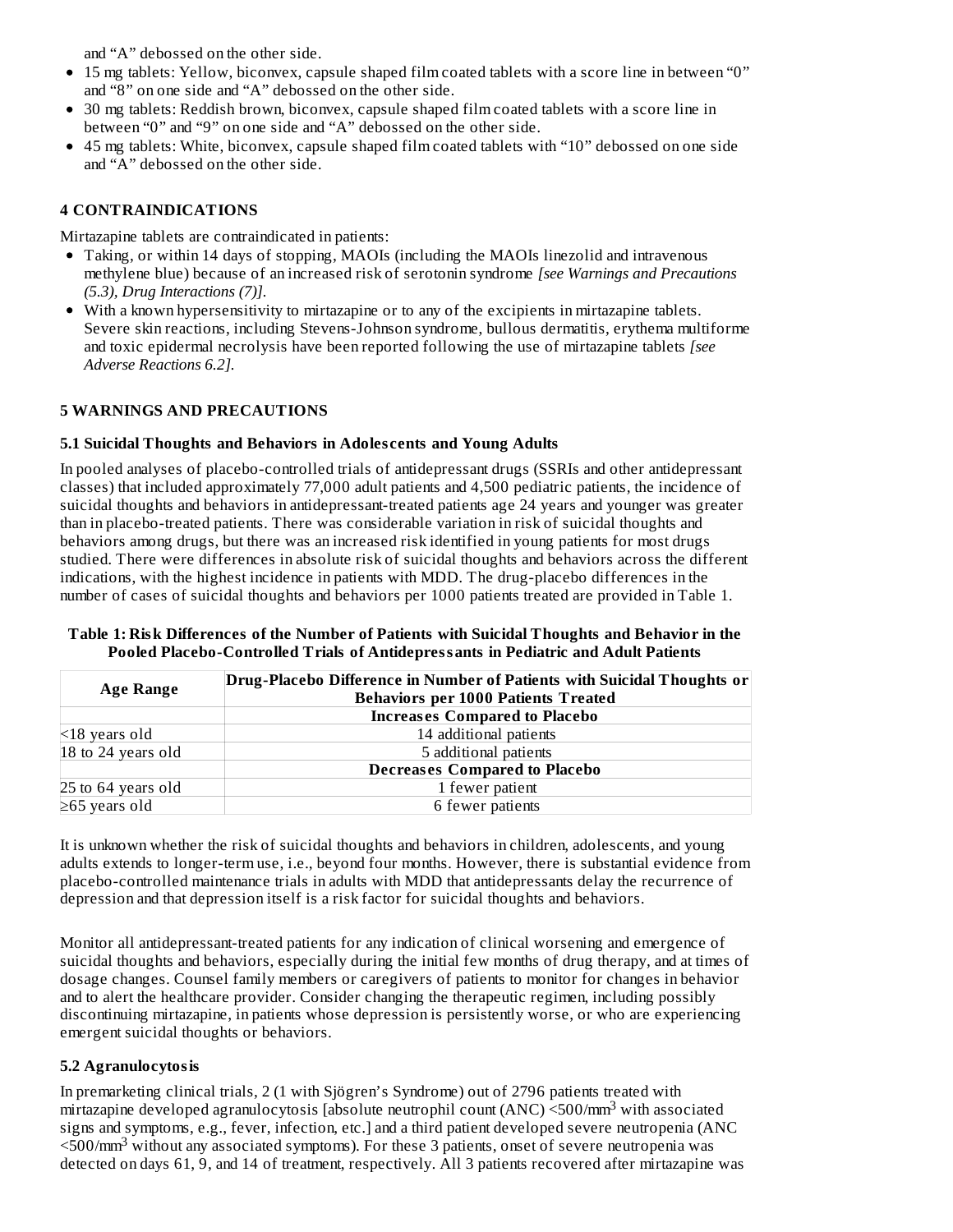stopped. If a patient develops a sore throat, fever, stomatitis, or other signs of infection, along with a low white blood cell (WBC) count, treatment with mirtazapine should be discontinued and the patient should be closely monitored.

## **5.3 Serotonin Syndrome**

Serotonergic antidepressants, including mirtazapine, can precipitate serotonin syndrome, a potentially life-threatening condition. The risk is increased with concomitant use of other serotonergic drugs (including triptans, tricyclic antidepressants, fentanyl, lithium, tramadol, tryptophan, buspirone, amphetamines, and St. John's Wort) and with drugs that impair metabolism of serotonin, i.e., MAOIs *[see Contraindications (4), Drug Interactions (7)].* Serotonin syndrome can also occur when these drugs are used alone.

Serotonin syndrome signs and symptoms may include mental status changes (e.g., agitation, hallucinations, delirium, and coma), autonomic instability (e.g., tachycardia, labile blood pressure, dizziness, diaphoresis, flushing, hyperthermia), neuromuscular symptoms (e.g., tremor, rigidity, myoclonus, hyperreflexia, incoordination), seizures, and gastrointestinal symptoms (e.g., nausea, vomiting, diarrhea).

The concomitant use of mirtazapine with MAOIs is contraindicated. In addition, do not initiate mirtazapine in a patient being treated with MAOIs such as linezolid or intravenous methylene blue. No reports involved the administration of methylene blue by other routes (such as oral tablets or local tissue injection). If it is necessary to initiate treatment with an MAOI such as linezolid or intravenous methylene blue in a patient taking mirtazapine, discontinue mirtazapine before initiating treatment with the MAOI *[see Contraindications (4), Drug Interactions (7)].*

Monitor all patients taking mirtazapine for the emergence of serotonin syndrome. Discontinue treatment with mirtazapine and any concomitant serotonergic agents immediately if the above symptoms occur, and initiate supportive symptomatic treatment. If concomitant use of mirtazapine with other serotonergic drugs is clinically warranted, inform patients of the increased risk for serotonin syndrome and monitor for symptoms.

## **5.4 Angle-Closure Glaucoma**

The pupillary dilation that occurs following use of many antidepressant drugs, including mirtazapine, may trigger an angle-closure attack in a patient with anatomically narrow angles who does not have a patent iridectomy.

# **5.5 QT Prolongation and Torsades de Pointes**

The effect of mirtazapine on QTc interval was assessed in a clinical randomized trial with placebo and positive (moxifloxacin) controls involving 54 healthy volunteers using exposure response analysis. This trial showed a positive relationship between mirtazapine concentrations and prolongation of the QTc interval. However, the degree of QT prolongation observed with both 45 mg and 75 mg (1.67 times the maximum recommended daily dose) doses of mirtazapine was not at a level generally considered to be clinically meaningful. During postmarketing use of mirtazapine, cases of QT prolongation, Torsades de Pointes, ventricular tachycardia, and sudden death, have been reported *[see Adverse Reactions (6.1, 6.2)].* The majority of reports occurred in association with overdose or in patients with other risk factors for QT prolongation, including concomitant use of QTc-prolonging medicines *[see Drug Interactions (7) and Overdosage (10)].* Exercise caution when mirtazapine is prescribed in patients with known cardiovascular disease or family history of QT prolongation, and in concomitant use with other drugs thought to prolong the QTc interval.

# **5.6 Increas ed Appetite and Weight Gain**

In U.S. controlled clinical studies, appetite increase was reported in 17% of patients treated with mirtazapine, compared to 2% for placebo. In these same trials, weight gain of  $\geq$ 7% of body weight was reported in 7.5% of patients treated with mirtazapine, compared to 0% for placebo. In a pool of premarketing U.S. clinical studies, including many patients for long-term, open-label treatment, 8% of patients receiving mirtazapine discontinued for weight gain.

In an 8-week-long pediatric clinical trial of doses between 15 to 45 mg/day, 49% of mirtazapine-treated pediatric patients had a weight gain of at least 7%, compared to 5.7% of placebo-treated patients. The safety and effectiveness of mirtazapine in pediatric patients with MDD have not been established *[see*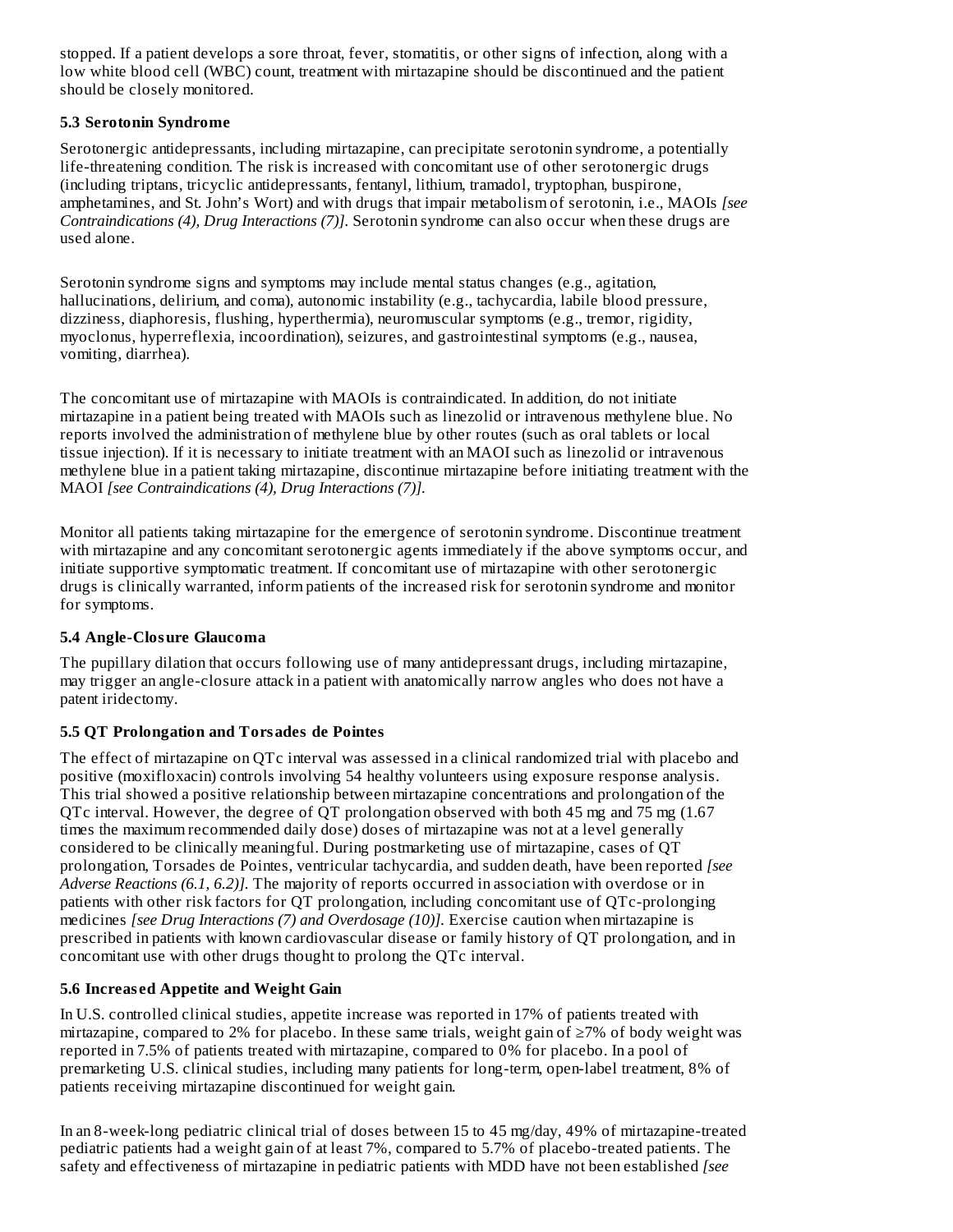## **5.7 Somnolence**

In U.S. controlled studies, somnolence was reported in 54% of patients treated with mirtazapine, compared to 18% for placebo. In these studies, somnolence resulted in discontinuation for 10.4% of mirtazapine-treated patients, compared to 2.2% for placebo. It is unclear whether tolerance develops to the somnolent effects of mirtazapine. Because of the potentially significant effects of mirtazapine on impairment of performance, caution patients about engaging in activities that require alertness, including operating hazardous machinery and motor vehicles, until they are reasonably certain that mirtazapine does not affect them adversely. The concomitant use of benzodiazepines and alcohol with mirtazapine should be avoided *[see Drug Interactions (7)].*

## **5.8 Activation of Mania or Hypomania**

In patients with bipolar disorder, treating a depressive episode with mirtazapine or another antidepressant may precipitate a mixed/manic episode. In controlled clinical trials, patients with bipolar disorder were generally excluded; however, symptoms of mania or hypomania were reported in 0.2% of patients treated with mirtazapine. Prior to initiating treatment with mirtazapine, screen patients for any personal or family history of bipolar disorder, mania, or hypomania.

# **5.9 Seizures**

Mirtazapine has not been systematically evaluated in patients with seizure disorders. In premarketing clinical trials, 1 seizure was reported among the 2796 U.S. and non-U.S. patients treated with mirtazapine. Mirtazapine should be prescribed with caution in patients with a seizure disorder.

# **5.10 Elevated Cholesterol and Triglycerides**

In U.S. controlled studies, nonfasting cholesterol increases to ≥20% above the upper limits of normal were observed in 15% of patients treated with mirtazapine, compared to 7% for placebo. In these same studies, nonfasting triglyceride increases to  $\geq$ 500 mg/dL were observed in 6% of patients treated with mirtazapine, compared to 3% for placebo.

# **5.11 Hyponatremia**

Hyponatremia may occur as a result of treatment with serotonergic antidepressants, including mirtazapine. Cases with serum sodium lower than 110 mmol/L have been reported.

Signs and symptoms of hyponatremia include headache, difficulty concentrating, memory impairment, confusion, weakness, and unsteadiness, which may lead to falls. Signs and symptoms associated with more severe or acute cases have included hallucination, syncope, seizure, coma, respiratory arrest, and death. In many cases, this hyponatremia appears to be the result of the syndrome of inappropriate antidiuretic hormone secretion (SIADH).

In patients with symptomatic hyponatremia, discontinue mirtazapine and institute appropriate medical intervention. Elderly patients, patients taking diuretics, and those who are volume-depleted may be at greater risk of developing hyponatremia *[see Use in Specific Populations (8.5)].*

## **5.12 Transaminas e Elevations**

Clinically significant ALT (SGPT) elevations  $(\geq)$  times the upper limit of the normal range) were observed in 2.0% (8/424) of patients treated with mirtazapine in a pool of short-term, U.S. controlled trials, compared to 0.3% (1/328) of placebo patients. While some patients were discontinued for the ALT increases, in other cases, the enzyme levels returned to normal despite continued mirtazapine treatment. Mirtazapine should be used with caution in patients with impaired hepatic function *[see Use in Specific Populations (8.6), Clinical Pharmacology (12.3)].*

## **5.13 Dis continuation Syndrome**

There have been reports of adverse reactions upon the discontinuation of mirtazapine (particularly when abrupt), including but not limited to the following: dizziness, abnormal dreams, sensory disturbances (including paresthesia and electric shock sensations), agitation, anxiety, fatigue, confusion, headache, tremor, nausea, vomiting, and sweating, or other symptoms which may be of clinical significance.

A gradual reduction in the dosage, rather than an abrupt cessation, is recommended *[see Dosage and Administration (2.6)].*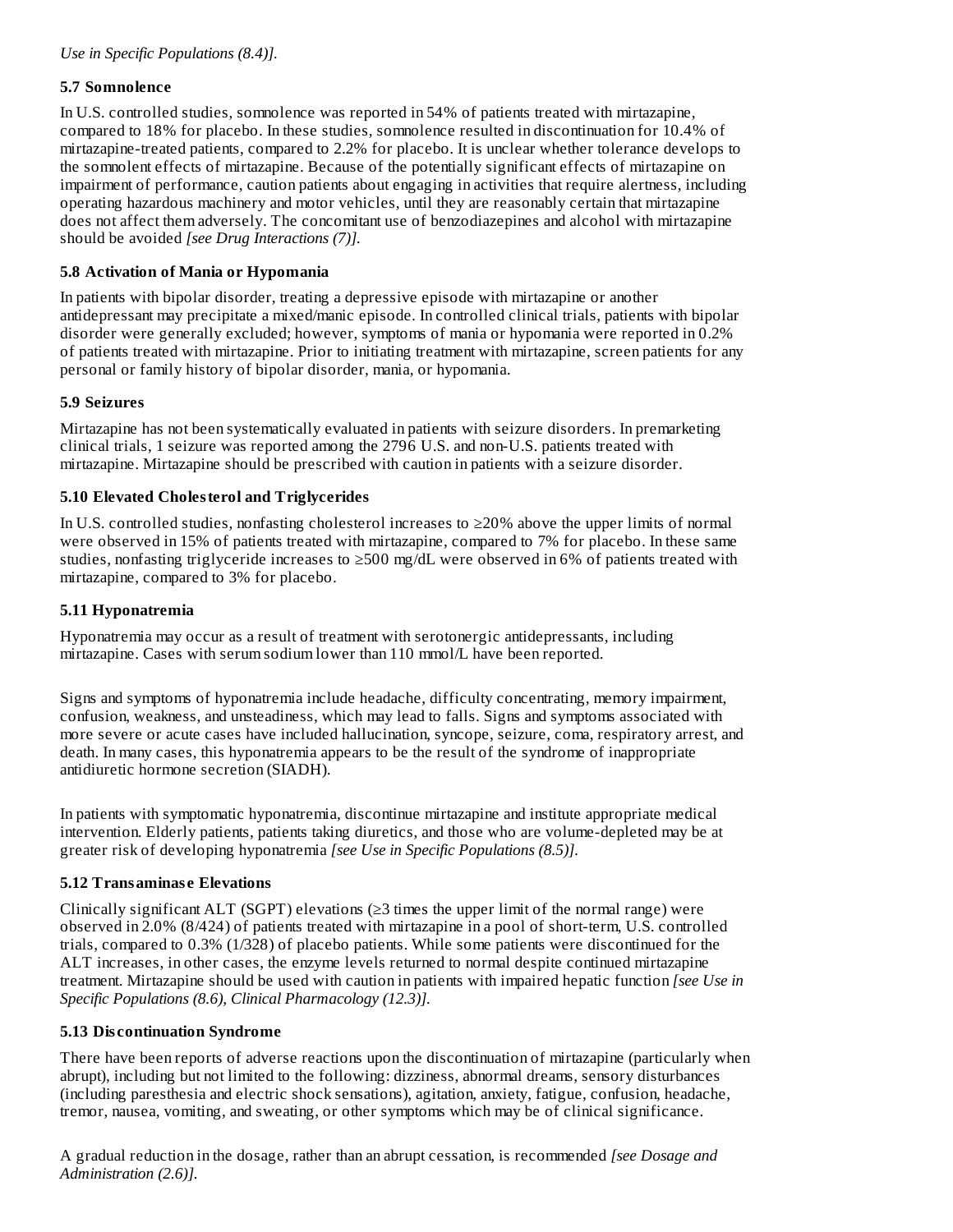### **5.14 Us e in Patients with Concomitant Illness**

Mirtazapine has not been systematically evaluated or used to any appreciable extent in patients with a recent history of myocardial infarction or other significant heart disease. Mirtazapine was associated with significant orthostatic hypotension in early clinical pharmacology trials with normal volunteers. Orthostatic hypotension was infrequently observed in clinical trials with depressed patients *[see Adverse Reactions (6.1)].* Mirtazapine should be used with caution in patients with known cardiovascular or cerebrovascular disease that could be exacerbated by hypotension (history of myocardial infarction, angina, or ischemic stroke) and conditions that would predispose patients to hypotension (dehydration, hypovolemia, and treatment with antihypertensive medication).

# **6 ADVERSE REACTIONS**

The following adverse reactions are described in more detail in other sections of the prescribing information:

- Hypersensitivity *[see Contraindications (4)]*
- Suicidal Thoughts and Behaviors *[see Warnings and Precautions (5.1)]*
- Agranulocytosis *[see Warnings and Precautions (5.2)]*
- Serotonin Syndrome *[see Contraindications (4), Warnings and Precautions (5.3), Drug Interactions (7)]*
- Angle-Closure Glaucoma *[see Warnings and Precautions (5.4)]*
- QT Prolongation and Torsades de Pointes *[see Warnings and Precautions (5.5)]*
- Increased Appetite and Weight Gain *[see Warnings and Precautions (5.6)]*
- Somnolence *[see Warnings and Precautions (5.7)]*
- Activation of Mania or Hypomania *[see Warnings and Precautions (5.8)]*
- Seizures *[see Warnings and Precautions (5.9)]*
- Elevated Cholesterol and Triglycerides *[see Warnings and Precautions (5.10)]*
- Hyponatremia *[see Warnings and Precautions (5.11)]*
- Transaminase Elevations *[see Warnings and Precautions (5.12)]*
- Discontinuation Syndrome *[see Warnings and Precautions (5.13)]*
- Use in Patients with Concomitant Illness *[see Warnings and Precautions (5.14)]*

## **6.1 Clinical Trial Experience**

Because clinical trials are conducted under widely varying conditions, adverse reaction rates observed in the clinical trials of a drug cannot be directly compared to rates in the clinical trials of another drug and may not reflect the rates observed in practice.

The data described below are from clinical trials in which mirtazapine was administered to 2796 patients in phase 2 and 3 clinical studies. The trials consisted of double-blind controlled and open-label studies, inpatient and outpatient studies, fixed dose, and titration studies.

#### Adverse Reactions Leading to Discontinuation of Treatment

Approximately 16% of the 453 patients who received mirtazapine in U.S. 6-week placebo-controlled clinical trials discontinued treatment due to an adverse reaction, compared to 7% of the 361 placebotreated patients in those studies. The most common reactions leading to discontinuation (≥1% and at a rate at least twice that of placebo) are included in Table 2.

#### **Table 2: Advers e Reactions (≥1% and at least twice placebo) Leading to Dis continuation of Mirtazapine in 6-Week Clinical Trials in Patients with MDD**

|            | <b>Mirtazapine</b><br>(n=453) | Placebo<br>(n=361) |
|------------|-------------------------------|--------------------|
| Somnolence | 10.4%                         | 2.2%               |
| Nausea     | 5%                            | 9%                 |

#### Common Adverse Reactions

The most common adverse reactions (≥5% and twice placebo) associated with the use of mirtazapine are listed in Table 3.

**Table 3: Advers e Reactions (≥5% and twice placebo) in 6-Week U.S. Clinical Trials of**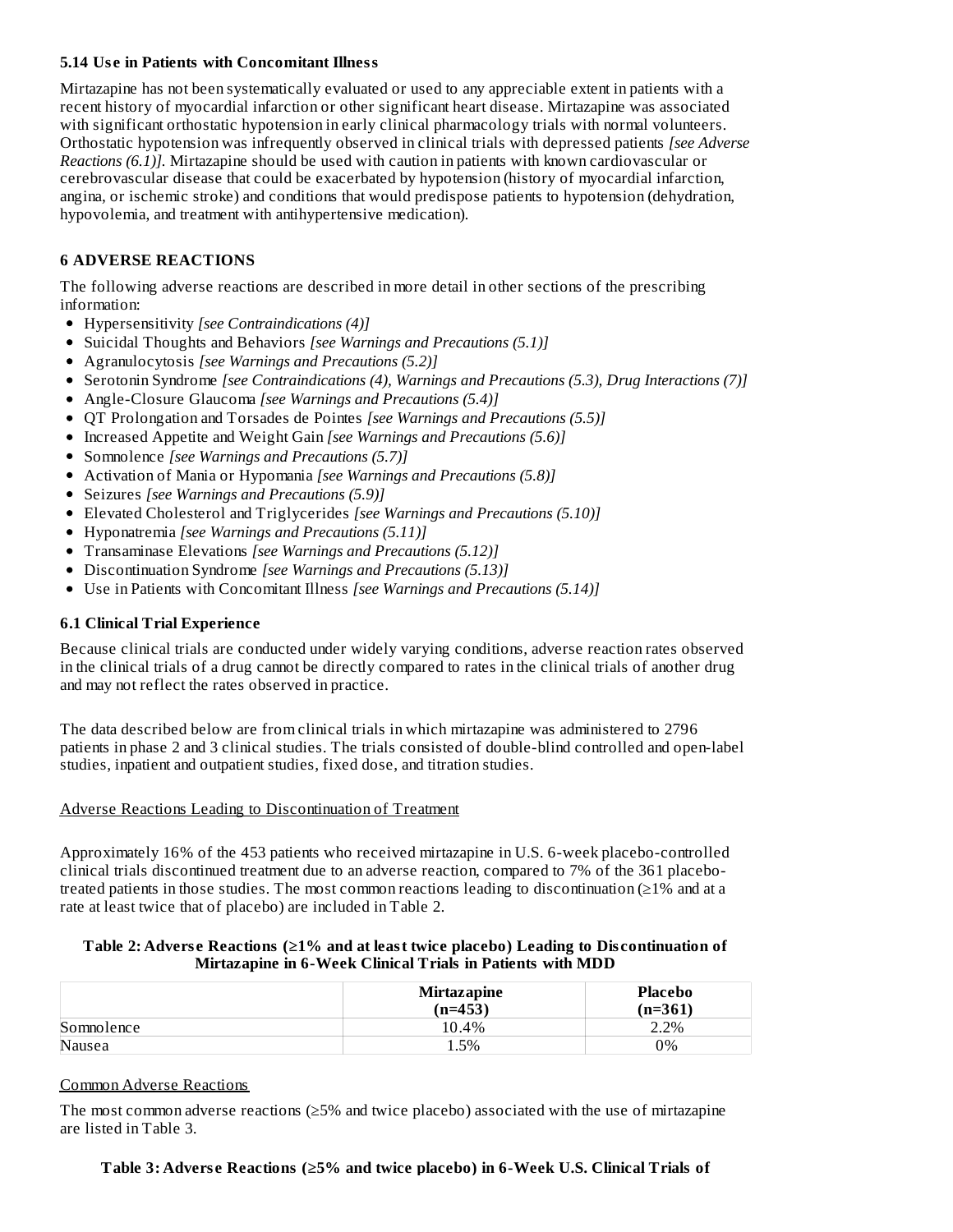#### **Mirtazapine in Patients with MDD**

|                    | <b>Mirtazapine</b><br>$(n=453)$ | Placebo<br>$(n=361)$ |
|--------------------|---------------------------------|----------------------|
| Somnolence         | 54%                             | 18%                  |
| Increased Appetite | 17%                             | 2%                   |
| Weight Gain        | 12%                             | 2%                   |
| <b>Dizziness</b>   | 7%                              | 3%                   |

Table 4 enumerates adverse reactions that occurred in ≥1% of mirtazapine-treated patients, and were more frequent than the placebo-treated patients, who participated in 6-week, U.S. placebo-controlled trials in which patients were dosed in a range of 5 to 60 mg/day. This table shows the percentage of patients in each group who had at least 1 episode of an adverse reaction at some time during their treatment.

| Table 4: Adverse Reactions ( $\geq$ 1% and greater than placebo) in 6-Week U.S. Clinical Studies of |
|-----------------------------------------------------------------------------------------------------|
| Mirtazapine in Patients with MDD                                                                    |

|                                            | <b>Mirtazapine</b> | <b>Placebo</b> |  |
|--------------------------------------------|--------------------|----------------|--|
|                                            | $(n=453)$          | $(n=361)$      |  |
| <b>Body as a Whole</b>                     |                    |                |  |
| Asthenia                                   | 8%                 | 5%             |  |
| Flu Syndrome                               | 5%                 | 3%             |  |
| <b>Back Pain</b>                           | 2%                 | 1%             |  |
| Diges tive System                          |                    |                |  |
| Dry Mouth                                  | 25%                | 15%            |  |
| <b>Increased Appetite</b>                  | 17%                | 2%             |  |
| Constipation                               | 13%                | 7%             |  |
| <b>Metabolic and Nutritional Disorders</b> |                    |                |  |
| Weight Gain                                | 12%                | 2%             |  |
| Peripheral Edema                           | 2%                 | 1%             |  |
| Edema                                      | 1%                 | 0%             |  |
| Mus culos keletal System                   |                    |                |  |
| Myalgia                                    | 2%                 | 1%             |  |
| <b>Nervous System</b>                      |                    |                |  |
| Somnolence                                 | 54%                | 18%            |  |
| <b>Dizziness</b>                           | 7%                 | 3%             |  |
| Abnormal Dreams                            | 4%                 | 1%             |  |
| Thinking Abnormal                          | 3%                 | 1%             |  |
| Tremor                                     | 2%                 | 1%             |  |
| Confusion                                  | 2%                 | 0%             |  |
| <b>Respiratory System</b>                  |                    |                |  |
| Dyspnea                                    | 1%                 | 0%             |  |
| <b>Urogenital System</b>                   |                    |                |  |
| Urinary Frequency                          | 2%                 | 1%             |  |

#### ECG Changes

The electrocardiograms for 338 patients who received mirtazapine and 261 patients who received placebo in 6-week, placebo-controlled trials were analyzed. Mirtazapine was associated with a mean increase in heart rate of 3.4 bpm, compared to 0.8 bpm for placebo. The clinical significance of these changes is unknown.

#### Other Adverse Reactions Observed During the Premarketing Evaluation of Mirtazapine

The following list does not include reactions: 1) already listed in previous tables or elsewhere in labeling, 2) for which a drug cause was remote, 3) which were so general or excessively specific so as to be uninformative, 4) which were not considered to have significant clinical implications, or 5) which occurred at a rate equal to or less than placebo.

Adverse reactions are categorized by body system according to the following definitions: *frequent* adverse reactions are those occurring in at least 1/100 patients; *infrequent* adverse reactions are those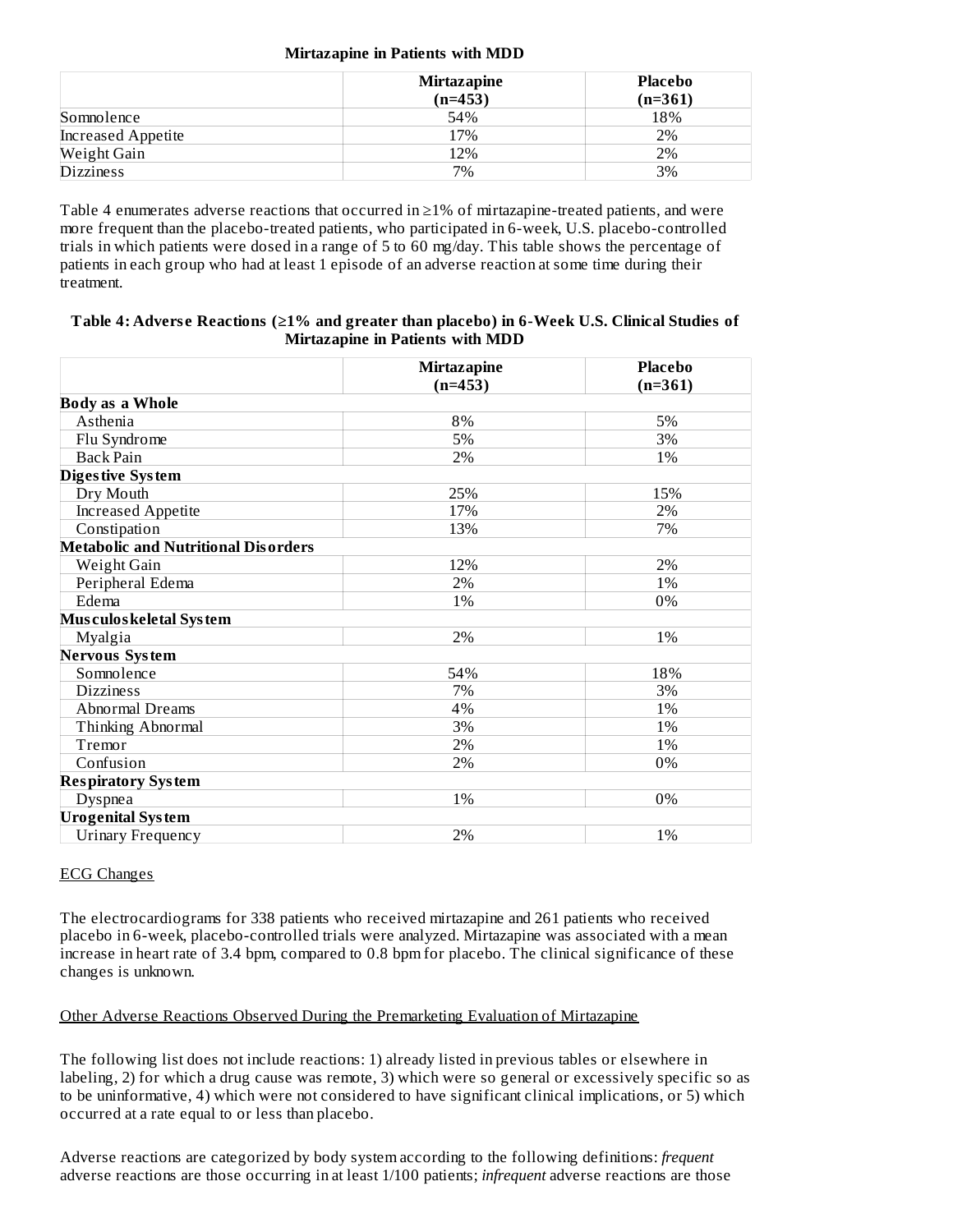occurring in 1/100 to 1/1000 patients; *rare* adverse reactions are those occurring in fewer than 1/1000 patients.

*Body as a Whole*: *frequent*: malaise, abdominal pain, abdominal syndrome acute; *infrequent*: chills, fever, face edema, ulcer, photosensitivity reaction, neck rigidity, neck pain, abdomen enlarged; *rare*: cellulitis, chest pain substernal.

*Cardiovascular System*: *frequent*: hypertension, vasodilatation; *infrequent*: angina pectoris, myocardial infarction, bradycardia, ventricular extrasystoles, syncope, migraine, hypotension; *rare*: atrial arrhythmia, bigeminy, vascular headache, pulmonary embolus, cerebral ischemia, cardiomegaly, phlebitis, left heart failure.

*Digestive System*: *frequent*: vomiting, anorexia; *infrequent*: eructation, glossitis, cholecystitis, nausea and vomiting, gum hemorrhage, stomatitis, colitis, liver function tests abnormal; *rare*: tongue discoloration, ulcerative stomatitis, salivary gland enlargement, increased salivation, intestinal obstruction, pancreatitis, aphthous stomatitis, cirrhosis of liver, gastritis, gastroenteritis, oral moniliasis, tongue edema.

*Endocrine System*: *rare*: goiter, hypothyroidism.

*Hemic and Lymphatic System*: *rare*: lymphadenopathy, leukopenia, petechia, anemia, thrombocytopenia, lymphocytosis, pancytopenia.

*Metabolic and Nutritional Disorders: frequent*: thirst; *infrequent*: dehydration, weight loss; *rare*: gout, SGOT increased, healing abnormal, acid phosphatase increased, SGPT increased, diabetes mellitus, hyponatremia.

*Musculoskeletal System*: *frequent*: myasthenia, arthralgia; *infrequent*: arthritis, tenosynovitis; *rare*: pathologic fracture, osteoporosis fracture, bone pain, myositis, tendon rupture, arthrosis, bursitis.

*Nervous System: frequent*: hypesthesia, apathy, depression, hypokinesia, vertigo, twitching, agitation, anxiety, amnesia, hyperkinesia, paresthesia; *infrequent*: ataxia, delirium, delusions, depersonalization, dyskinesia, extrapyramidal syndrome, libido increased, coordination abnormal, dysarthria, hallucinations, manic reaction, neurosis, dystonia, hostility, reflexes increased, emotional lability, euphoria, paranoid reaction; *rare*: aphasia, nystagmus, akathisia (psychomotor restlessness), stupor, dementia, diplopia, drug dependence, paralysis, grand mal convulsion, hypotonia, myoclonus, psychotic depression, withdrawal syndrome, serotonin syndrome.

*Respiratory System*: *frequent*: cough increased, sinusitis; *infrequent*: epistaxis, bronchitis, asthma, pneumonia; *rare*: asphyxia, laryngitis, pneumothorax, hiccup.

*Skin and Appendages*: *frequent*: pruritus, rash; *infrequent*: acne, exfoliative dermatitis, dry skin, herpes simplex, alopecia; *rare*: urticaria, herpes zoster, skin hypertrophy, seborrhea, skin ulcer.

*Special Senses*: *infrequent*: eye pain, abnormality of accommodation, conjunctivitis, deafness, keratoconjunctivitis, lacrimation disorder, angle-closure glaucoma, hyperacusis, ear pain; *rare*: blepharitis, partial transitory deafness, otitis media, taste loss, parosmia.

*Urogenital System*: *frequent*: urinary tract infection; *infrequent*: kidney calculus, cystitis, dysuria, urinary incontinence, urinary retention, vaginitis, hematuria, breast pain, amenorrhea, dysmenorrhea, leukorrhea, impotence; *rare*: polyuria, urethritis, metrorrhagia, menorrhagia, abnormal ejaculation, breast engorgement, breast enlargement, urinary urgency.

#### **6.2 Postmarketing Experience**

The following adverse reactions have been identified during post-approval use of mirtazapine. Because these reactions are reported voluntarily from a population of uncertain size, it is not always possible to reliably estimate their frequency or establish a causal relationship to drug exposure.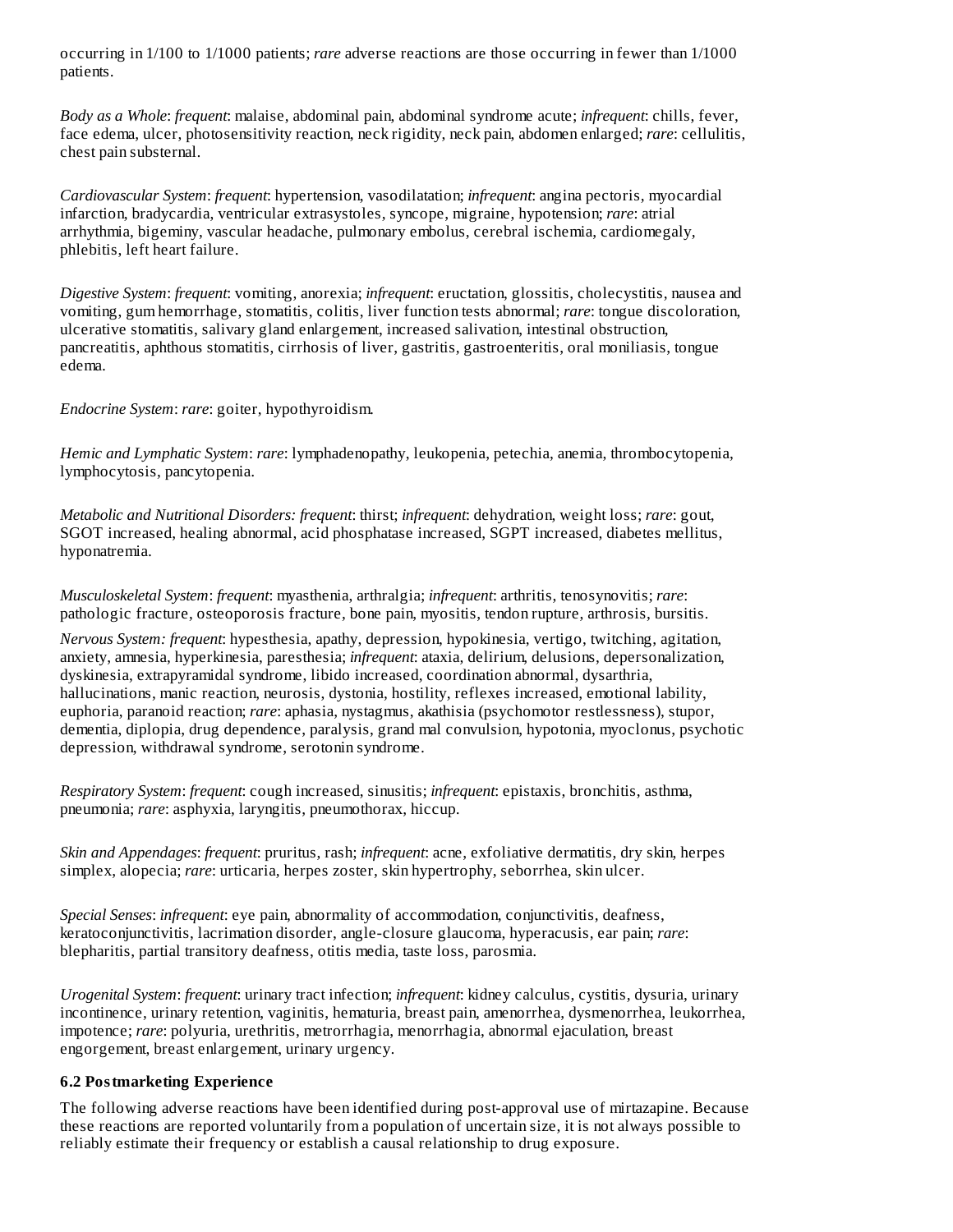*Cardiac disorders*: ventricular arrhythmia (Torsades de Pointes)

*Endocrine disorders*: hyperprolactinemia (and related symptoms, e.g., galactorrhea and gynecomastia)

*Musculoskeletal and connective tissue disorders*: increased creatine kinase blood levels and rhabdomyolysis

*Psychiatric disorders*: somnambulism (ambulation and other complex behaviors out of bed)

*Reproductive system and breast disorders:* priapism

*Skin and subcutaneous tissue disorders*: severe skin reactions, including Stevens-Johnson syndrome, bullous dermatitis, erythema multiforme and toxic epidermal necrolysis

## **7 DRUG INTERACTIONS**

Table 5 includes clinically important drug interactions with mirtazapine *[see Clinical Pharmacology (12.3)].*

|                                    | Monoamine Oxidase Inhibitors (MAOIs)                                                |  |  |  |
|------------------------------------|-------------------------------------------------------------------------------------|--|--|--|
| Clinical Impact                    | The concomitant use of serotonergic drugs, including mirtazapine, and MAOIs         |  |  |  |
|                                    | increases the risk of serotonin syndrome.                                           |  |  |  |
| Intervention                       | Mirtazapine is contraindicated in patients taking MAOIs, including MAOIs such as    |  |  |  |
|                                    | linezolid or intravenous methylene blue [see Dosage and Administration (2.4),       |  |  |  |
|                                    | Contraindications (4), Warnings and Precautions (5.3)].                             |  |  |  |
| Examples                           | selegiline, tranylcypromine, isocarboxazid, phenelzine, linezolid, methylene blue   |  |  |  |
| <b>Other Serotonergic Drugs</b>    |                                                                                     |  |  |  |
| Clinical Impact                    | The concomitant use of serotonergic drugs with mirtazapine increases the risk of    |  |  |  |
|                                    | serotonin syndrome.                                                                 |  |  |  |
| Intervention                       | Monitor patients for signs and symptoms of serotonin syndrome, particularly         |  |  |  |
|                                    | during treatment initiation and dosage increases. If serotonin syndrome occurs,     |  |  |  |
|                                    | consider discontinuation of mirtazapine and/or concomitant serotonergic drugs       |  |  |  |
|                                    | [see Warnings and Precautions (5.3)].                                               |  |  |  |
| Examples                           | SSRIs, SNRIs, triptans, tricyclic antidepressants, fentanyl, lithium, amphetamines, |  |  |  |
|                                    | St. John's Wort, tramadol, tryptophan, buspirone                                    |  |  |  |
| <b>Strong CYP3A Inducers</b>       |                                                                                     |  |  |  |
| Clinical Impact                    | The concomitant use of strong CYP3A inducers with mirtazapine decreases the         |  |  |  |
|                                    | plasma concentration of mirtazapine [see Clinical Pharmacology (12.3)].             |  |  |  |
| Intervention                       | Increase the dose of mirtazapine if needed with concomitant CYP3A inducer use.      |  |  |  |
|                                    | Conversely, a decrease in dosage of mirtazapine may be needed if the CYP3A          |  |  |  |
|                                    | inducer is discontinued [see Dosage and Administration (2.5)].                      |  |  |  |
| Examples                           | phenytoin, carbamazepine, rifampin                                                  |  |  |  |
| <b>Strong CYP3A Inhibitors</b>     |                                                                                     |  |  |  |
| Clinical Impact                    | The concomitant use of strong CYP3A inhibitors with mirtazapine may increase        |  |  |  |
|                                    | the plasma concentration of mirtazapine [see Clinical Pharmacology (12.3)].         |  |  |  |
| Intervention                       | Decrease the dose of mirtazapine if needed with concomitant strong CYP3A            |  |  |  |
|                                    | inhibitor use. Conversely, an increase in dosage of mirtazapine may be needed if    |  |  |  |
|                                    | the CYP3A inhibitor is discontinued [see Dosage and Administration (2.5)].          |  |  |  |
| Examples                           | itraconazole, ritonavir, nefazodone                                                 |  |  |  |
| <b>Cimetidine</b>                  |                                                                                     |  |  |  |
| Clinical Impact                    | The concomitant use of cimetidine, a CYP1A2, CYP2D6, and CYP3A inhibitor,           |  |  |  |
|                                    | with mirtazapine may increase the plasma concentration of mirtazapine [see Clinical |  |  |  |
|                                    | Pharmacology (12.3)].                                                               |  |  |  |
| Intervention                       | Decrease the dose of mirtazapine if needed with concomitant cimetidine use.         |  |  |  |
|                                    | Conversely, an increase in dosage of mirtazapine may be needed if cimetidine is     |  |  |  |
|                                    | discontinued [see Dosage and Administration (2.5)].                                 |  |  |  |
| <b>Benzodiazepines and Alcohol</b> |                                                                                     |  |  |  |
| Clinical Impact                    | The concomitant use of benzodiazepines or alcohol with mirtazapine increases the    |  |  |  |
|                                    | impairment of cognitive and motor skills produced by mirtazapine alone.             |  |  |  |
| Intervention                       | Avoid concomitant use of benzodiazepines and alcohol with mirtazapine [see]         |  |  |  |

#### **Table 5: Clinically Important Drug Interactions with Mirtazapine**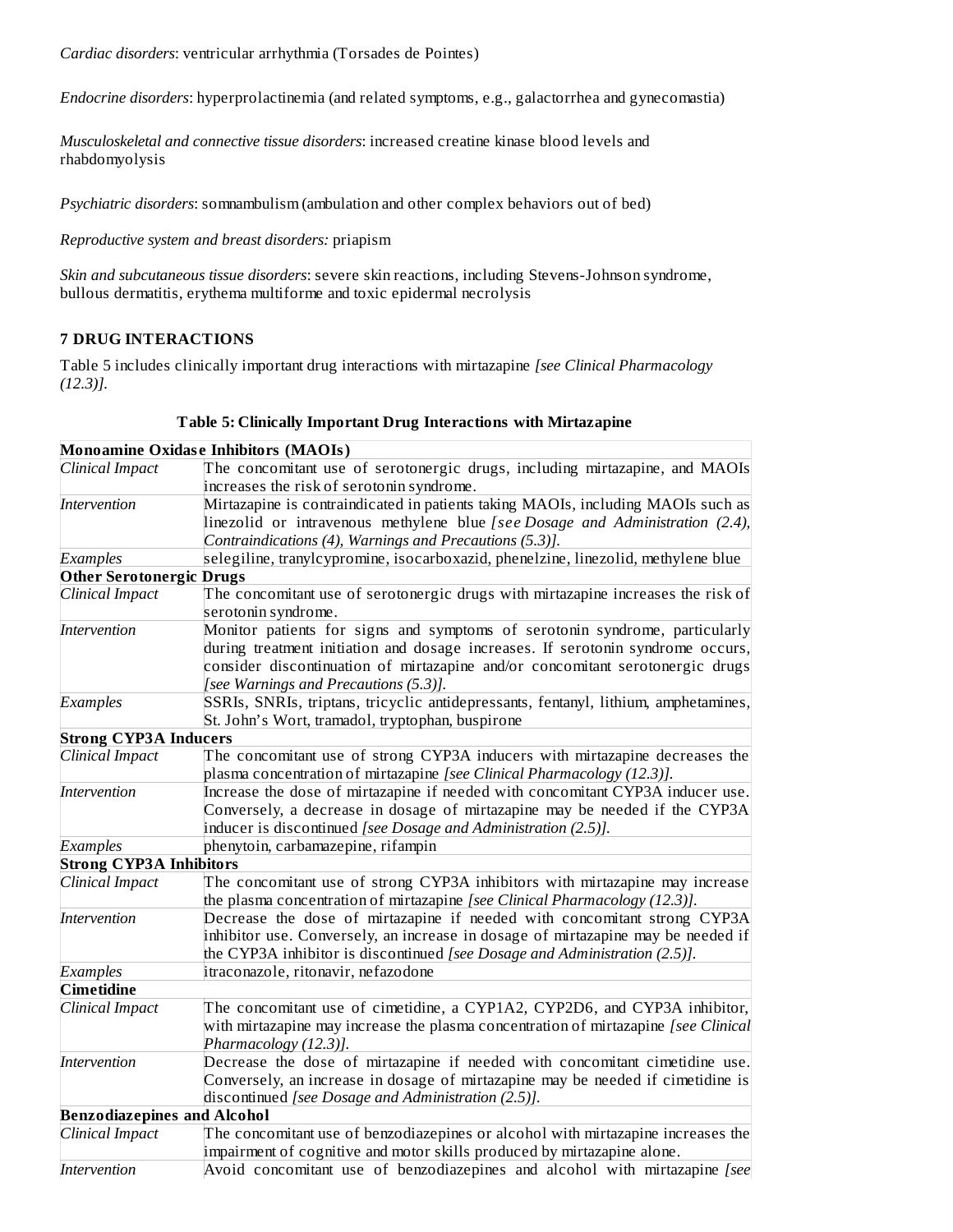|                                        | Warnings and Precautions (5.7), Clinical Pharmacology (12.3)].                    |  |  |  |  |
|----------------------------------------|-----------------------------------------------------------------------------------|--|--|--|--|
| Examples                               | diazepam, alprazolam, alcohol                                                     |  |  |  |  |
| <b>Drugs that Prolong QTc Interval</b> |                                                                                   |  |  |  |  |
| Clinical Impact                        | The concomitant use of other drugs which prolong the QTc interval with            |  |  |  |  |
|                                        | mirtazapine, increase the risk of QT prolongation and/or ventricular arrhythmias  |  |  |  |  |
|                                        | (e.g., Torsades de Pointes).                                                      |  |  |  |  |
| Intervention                           | Use caution when using mirtazapine concomitantly with drugs that prolong the      |  |  |  |  |
|                                        | QTc interval [see Warnings and Precautions (5.5), Clinical Pharmacology (12.3)].  |  |  |  |  |
| Warfarin                               |                                                                                   |  |  |  |  |
| Clinical Impact                        | The concomitant use of warfarin with mirtazapine may result in an increase in INR |  |  |  |  |
|                                        | [see Clinical Pharmacology (12.3)].                                               |  |  |  |  |
| Intervention                           | Monitor INR during concomitant use of warfarin with mirtazapine.                  |  |  |  |  |

## **8 USE IN SPECIFIC POPULATIONS**

## **8.1 Pregnancy**

## Pregnancy Exposure Registry

There is a pregnancy exposure registry that monitors pregnancy outcomes in women exposed to antidepressants during pregnancy. Healthcare providers are encouraged to register patients by calling the National Pregnancy Registry for Antidepressants at 1-844-405-6185 or visiting online at https://womensmentalhealth.org/clinical-and-research-programs/pregnancyregistry/antidepressants/.

## Risk Summary

Prolonged experience with mirtazapine in pregnant women, based on published observational studies and postmarketing reports, has not reliably identified a drug-associated risk of major birth defects, miscarriage or adverse maternal or fetal outcomes. There are risks associated with untreated depression in pregnancy *(see Clinical Considerations).*

In animal reproduction studies, oral administration of mirtazpine to pregnant rats and rabbits during the period of organogenesis revealed no evidence of teratogenic effects up to 20 and 17 times the  $\overline{\phantom{a}}$  maximum recommended human dose (MRHD) of 45 mg, respectively, based on mg/m<sup>2</sup> body surface area. However, in rats, there was an increase in postimplantation loss at 20 times the MRHD based on  $mg/m<sup>2</sup>$  body surface area. Oral administration of mirtazapine to pregnant rats during pregnancy and lactation resulted in an increase in pup deaths and a decrease in pup birth weights at doses 20 times the MRHD based on mg/m<sup>2</sup> body surface area *(see Data)*.

The estimated background risk of major birth defects and miscarriage for the indicated population is unknown. All pregnancies have a background risk of birth defect, loss, or other adverse outcomes. In the U.S. general population, the estimated background risk of major birth defects and miscarriage in clinically recognized pregnancies is 2 to 4% and 15 to 20%, respectively.

## Clinical Considerations

## *Disease-Associated Maternal and/or Embryo/Fetal Risk*

Women who discontinue antidepressants during pregnancy are more likely to experience a relapse of major depression than women who continue antidepressants. This finding is from a prospective, longitudinal study that followed 201 pregnant women with a history of major depressive disorder who were euthymic and taking antidepressants at the beginning of pregnancy. Consider the risk of untreated depression when discontinuing or changing treatment with antidepressant medication during pregnancy and postpartum.

## Data

# *Animal Data*

Mirtazapine was administered orally to pregnant rats and rabbits during the period of organogenesis at doses of 2.5, 15, and 100 mg/kg/day and 2.5, 10, and 40 mg/kg/day, respectively, which are up to 20 and 17 times the maximum recommended human dose (MRHD) of 45 mg based on mg/m<sup>2</sup> body surface area, respectively. No evidence of teratogenic effects was observed. However, in rats, there was an increase in postimplantation loss in dams treated with mirtazapine at 100 mg/kg/day which is 20 times the MRHD based on mg/m<sup>2</sup> body surface area. Oral administration of mirtazapine at doses of 2.5, 15, and 100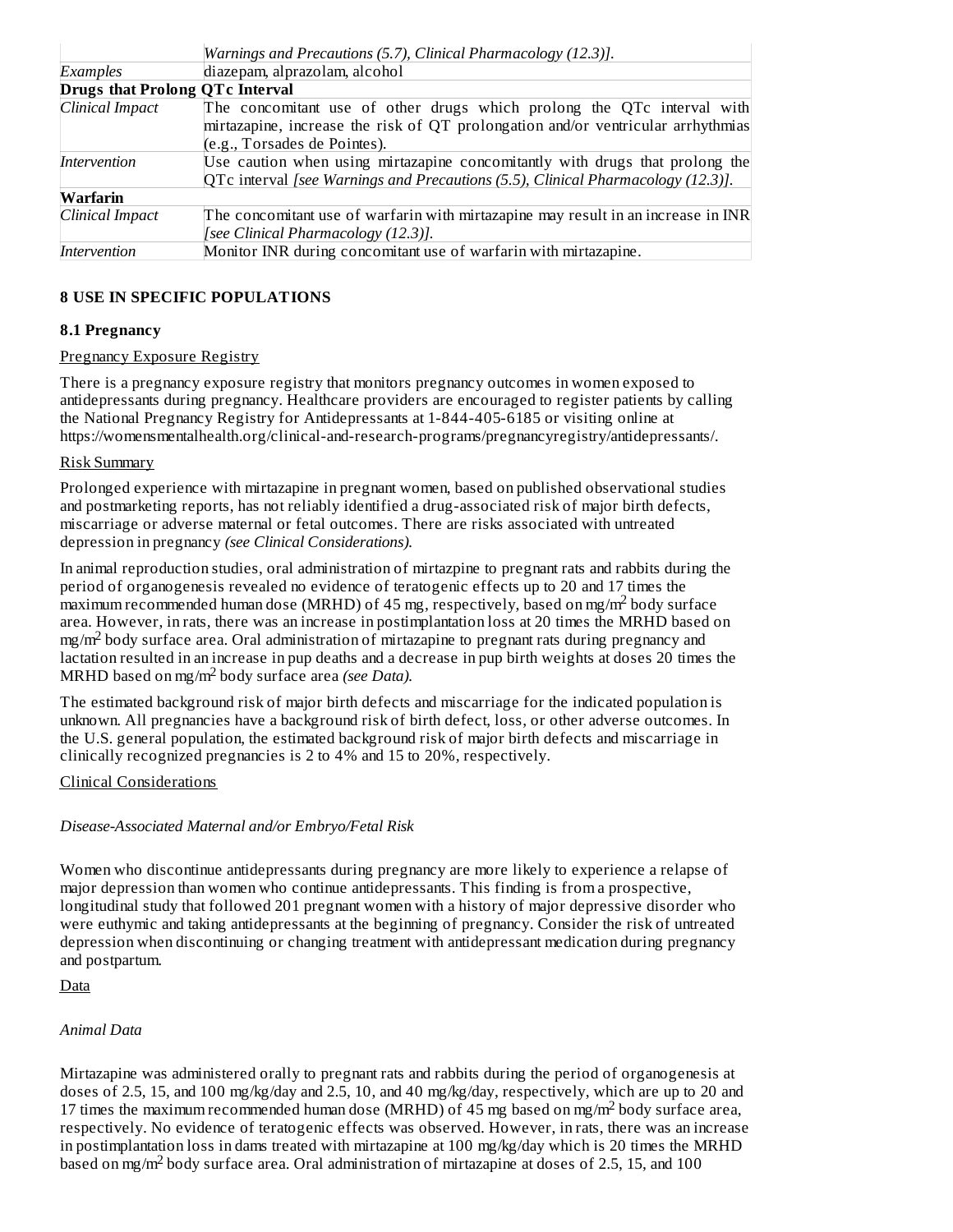mg/kg/day to pregnant rats during pregnancy and lactation resulted in an increase in pup deaths during the first 3 days of lactation and a decrease in pup birth weights at 20 times the MRHD based on mg/m<sup>2</sup> body surface area. The cause of these deaths is not known. The no effect dose level is 3 times the MRHD based on mg/m<sup>2</sup> body surface area.

## **8.2 Lactation**

## Risk Summary

Data from published literature report the presence of mirtazapine in human milk at low levels with relative infant doses for mirtazapine ranging between 0.6 and 2.8% of the maternal weight-adjusted dose *(see Data)*. No adverse effects on the breastfed infant have been reported in most cases of maternal use of mirtazapine. There are no data on the effects of mirtazapine on milk production.

The developmental and health benefits of breastfeeding should be considered along with the mother's clinical need for mirtazapine and any potential adverse effects on the breastfed infant from mirtazapine or from the underlying maternal condition.

## **Data**

In a published pooled analysis of 8 breastfeeding mother-infant pairs, the mean (min, max) total relative infant doses for mirtazapine and its desmethyl metabolite were 1.5% (0.6%, 2.8%) and 0.4% (0.1%, 0.7%) of the maternal weight-adjusted dose (median (min, max) dose of 38 mg (30 mg, 120 mg), respectively). No adverse drug effects were reported for any of the infants.

## **8.4 Pediatric Us e**

The safety and effectiveness of mirtazapine have not been established in pediatric patients with MDD. Two placebo-controlled trials in 258 pediatric patients with MDD have been conducted with mirtazapine, and the data were insufficient to establish the safety and effectiveness of mirtazapine in pediatric patients with MDD.

Antidepressants increased the risk of suicidal thoughts and behaviors in pediatric patients *[see Boxed Warning and Warnings and Precautions (5.1)].*

In an 8-week-long clinical trial in pediatric patients receiving doses between 15 to 45 mg per day, 49% of mirtazapine-treated patients had a weight gain of at least 7%, compared to 5.7% of placebo-treated patients. The mean increase in weight was 4 kg (2 kg SD) for mirtazapine-treated patients versus 1 kg (2 kg SD) for placebo-treated patients *[see Warnings and Precautions (5.6)].*

## **8.5 Geriatric Us e**

Approximately 190 patients ≥65 years of age participated in clinical studies with mirtazapine. Mirtazapine is known to be substantially excreted by the kidney (75%), and the risk of decreased clearance of this drug is greater in patients with impaired renal function. Pharmacokinetic studies revealed a decreased clearance of mirtazapine in the elderly *[see Clinical Pharmacology (12.3)].*

Sedating drugs, including mirtazapine, may cause confusion and over-sedation in the elderly. Elderly patients may be at greater risk of developing hyponatremia. Caution is indicated when administering mirtazapine to elderly patients *[see Warnings and Precautions (5.11), (5.14) and Clinical Pharmacology (12.3)]*. In general, dose selection for an elderly patient should be conservative, usually starting at the low end of the dosing range, reflecting the greater frequency of decreased hepatic, renal, or cardiac function, and of concomitant disease or other drug therapy.

## **8.6 Renal or Hepatic Impairment**

The clearance of mirtazapine is reduced in patients with moderate to severe renal or hepatic impairment. Consequently, plasma mirtazapine levels may be increased in these patient groups, compared to levels observed in patients without renal or hepatic impairment. Dosage decrease may be necessary when administering mirtazapine to patients with moderate to severe renal or hepatic impairment *[see Warnings and Precautions (5.12), Use in Specific Populations (8.5), and Clinical Pharmacology (12.3)].*

## **10 OVERDOSAGE**

Human Experience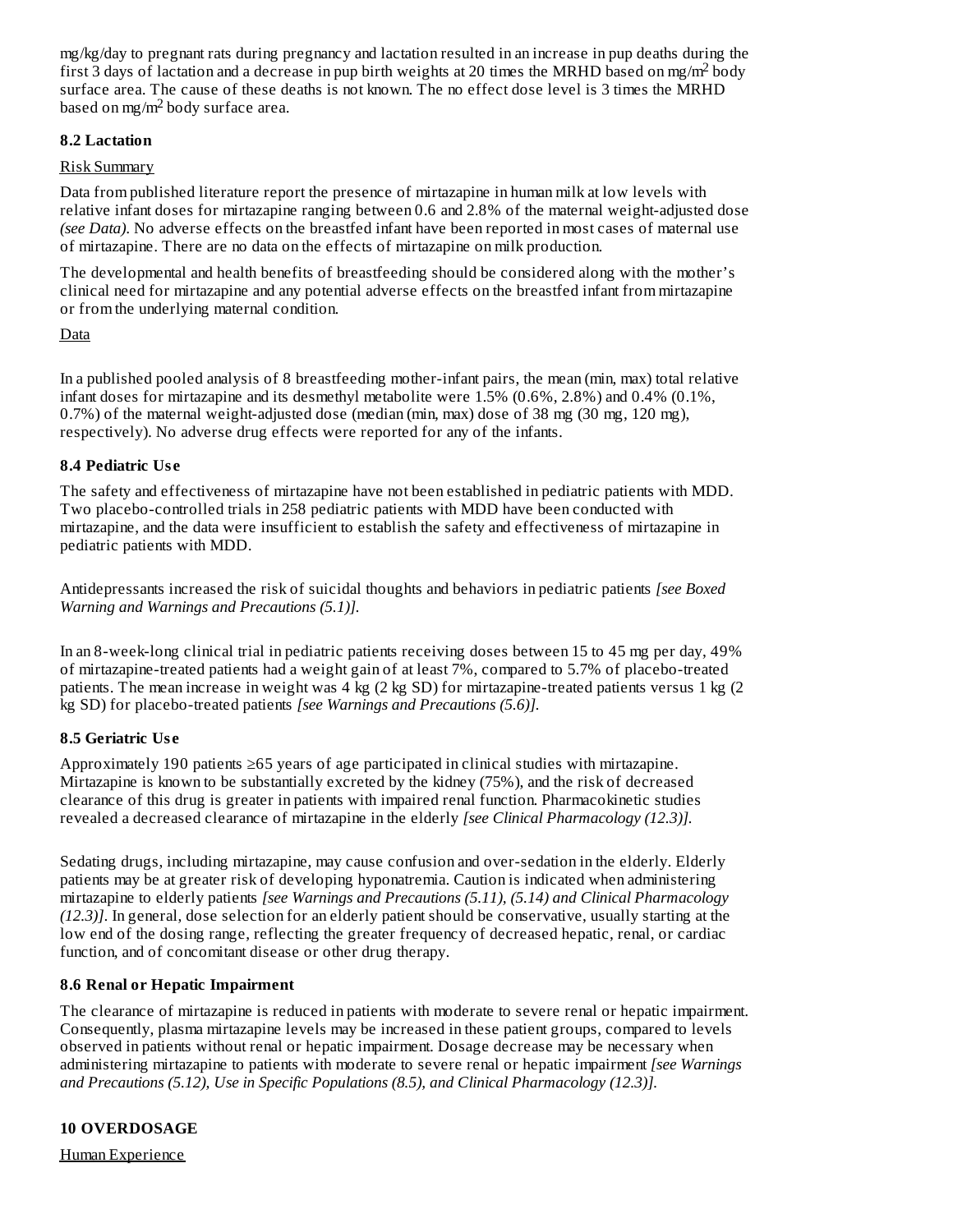In premarketing clinical studies, there were reports of mirtazapine overdose alone or in combination with other pharmacological agents. Signs and symptoms reported in association with overdose included disorientation, drowsiness, impaired memory, and tachycardia.

Based on postmarketing reports, serious outcomes (including fatalities) may occur at dosages higher than the recommended doses, especially with mixed overdoses. In these cases, QT prolongation and Torsades de Pointes have also been reported *[see Warnings and Precautions (5.5), Adverse Reactions (6.2), and Drug Interactions (7)].*

### Overdose Management

No specific antidotes for mirtazapine are known.

Contact Poison Control (1-800-222-1222) for the latest recommendations.

## **11 DESCRIPTION**

Mirtazapine tablets, USP contain mirtazapine USP. Mirtazapine has a tetracyclic chemical structure and belongs to the piperazino-azepine group of compounds. It is designated 1,2,3,4,10,14b-hexahydro-2 methylpyrazino [2,1-a] pyrido [2,3-c][2] benzazepine and has the molecular formula of  $\rm{C_{17}H_{19}N_3}$ . Its molecular weight is 265.35. The structural formula is the following and it is the racemic mixture:



Mirtazapine is a white to creamy white crystalline powder which is practically insoluble in water.

Mirtazapine tablets, USP are available for oral administration as scored film-coated tablets containing 15 or 30 mg of mirtazapine USP, and unscored film-coated tablets containing 7.5 or 45 mg of mirtazapine USP. Each tablet contains the following inactive ingredients: colloidal silicon dioxide, corn starch, hydroxypropyl cellulose, hypromellose, lactose monohydrate, magnesium stearate, and titanium dioxide. In addition, the 15 mg contains iron oxide yellow and 30 mg contains iron oxide red, iron oxide black, and iron oxide yellow.

## **12 CLINICAL PHARMACOLOGY**

## **12.1 Mechanism of Action**

The mechanism of action of mirtazapine for the treatment of major depressive disorder, is unclear. However, its efficacy could be mediated through its activity as an antagonist at central presynaptic  $\alpha_2$ adrenergic inhibitory autoreceptors and heteroreceptors and enhancing central noradrenergic and serotonergic activity.

## **12.2 Pharmacodynamics**

In preclinical studies, mirtazapine acts as an antagonist at  $\alpha_2$ -adrenergic inhibitory autoreceptors and heteroreceptors and as an antagonist at serotonin 5-HT $_{\rm 2}$  and 5-HT $_{\rm 3}$  receptors. Mirtazapine has no significant affinity for the 5-HT $_{\rm 1A}$  and 5-HT $_{\rm 1B}$  receptors.

Mirtazapine also acts as an antagonist of histamine (H<sub>1</sub>) receptors, peripheral  $\alpha_1$ -adrenergic receptors, and muscarinic receptors. Actions at these receptors may explain some of the other clinical effects of mirtazapine (e.g., its prominent somnolent effects and orthostatic hypotension may be explained by its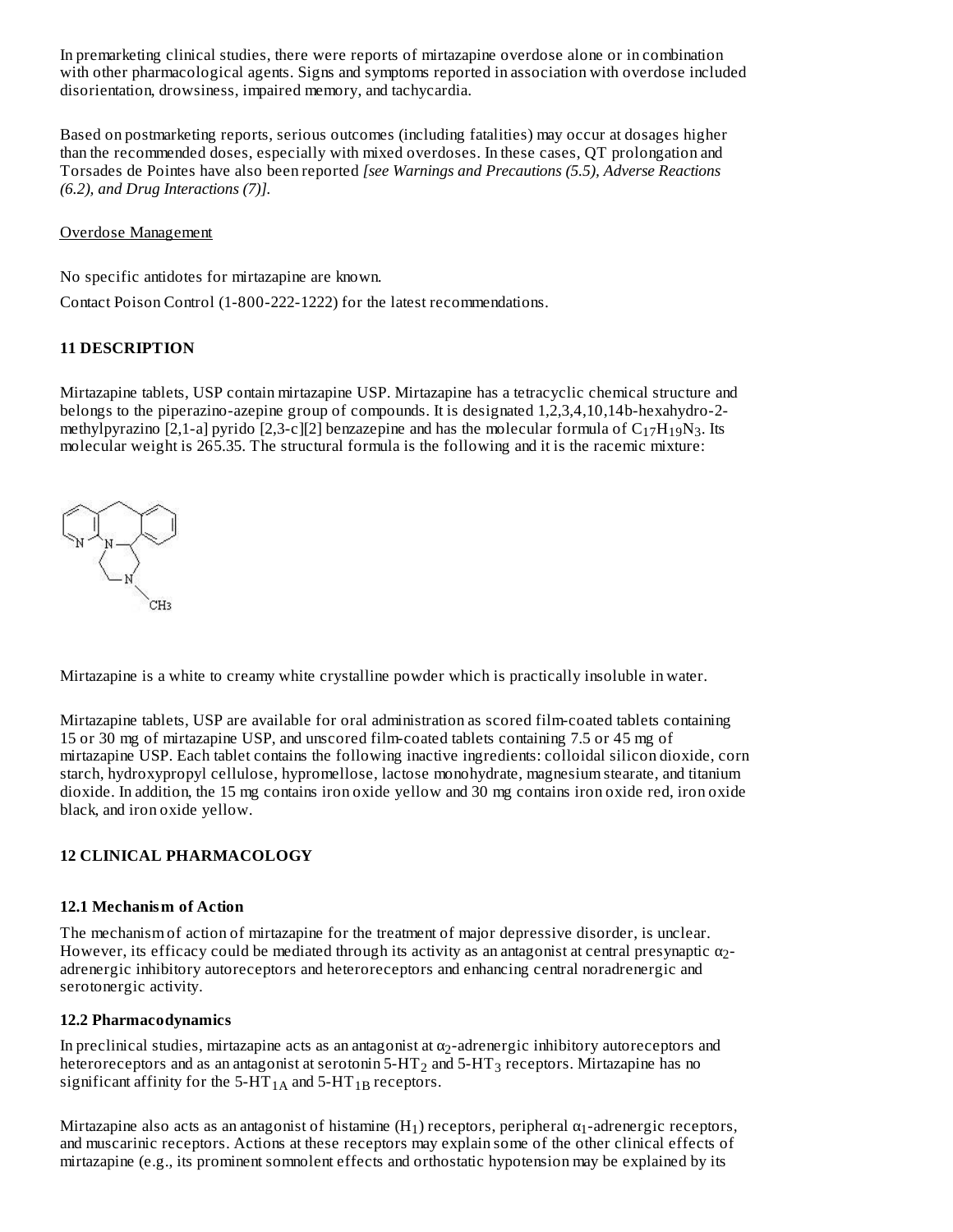inhibition of histamine (H<sub>1</sub>) receptors and peripheral  $\alpha_1$ -adrenergic receptors, respectively).

## Cardiac Electrophysiology

The effect of mirtazapine on QTc interval was assessed in healthy subjects. At a dose of 75 mg (1.67 times the maximum recommended dosage), mirtazapine does not prolong the QTc interval to a clinically meaningful extent.

#### **12.3 Pharmacokinetics**

Plasma levels of mirtazapine are linearly related to dose over a dose range of 15 to 80 mg (1.78 times the maximum recommended dose). Steady state plasma levels of mirtazapine are attained within 5 days, with about 50% accumulation (accumulation ratio=1.5). The (–) enantiomer has an elimination half-life that is approximately twice as long as the (+) enantiomer and therefore achieves plasma levels that are about 3 times as high as that of the (+) enantiomer.

#### Absorption

Mirtazapine has an absolute bioavailability of about 50% following oral administration. Peak plasma concentrations of mirtazapine are reached within about 2 hours post dose.

#### *Food Effect*

The presence of food in the stomach has a minimal effect on both the rate and extent of absorption.

## Distribution

Mirtazapine is approximately 85% bound to plasma proteins over a concentration range of 0.01 to 10 mcg/mL.

#### Elimination

Mirtazapine has a half-life of about 20 to 40 hours following oral administration of mirtazapine. *Metabolism*

#### Mirtazapine is extensively metabolized after oral administration. Major pathways of bio-transformation are demethylation and hydroxylation followed by glucuronide conjugation. *In vitro* data from human liver microsomes indicate that CYP2D6 and CYP1A2 are involved in the formation of the 8-hydroxy metabolite of mirtazapine, whereas CYP3A is considered to be responsible for the formation of the Ndesmethyl and N-oxide metabolite. Several unconjugated metabolites possess pharmacological activity but are present in the plasma at very low levels.

#### *Excretion*

Mirtazapine and its metabolites are eliminated predominantly (75%) via urine with 15% in feces.

#### Specific Populations

#### *Geriatric Patients*

Following oral administration of mirtazapine tablets 20 mg/day for 7 days to subjects of varying ages (range 25 to 74 years old), oral clearance of mirtazapine was reduced in the elderly compared to the younger subjects. The clearance in elderly males was 40% lower compared to younger males, while the clearance was 10% lower in elderly females compared to younger females *[see Warnings and Precautions (5.14), Use in Specific Populations (8.5)].*

#### *Male and Female Patients*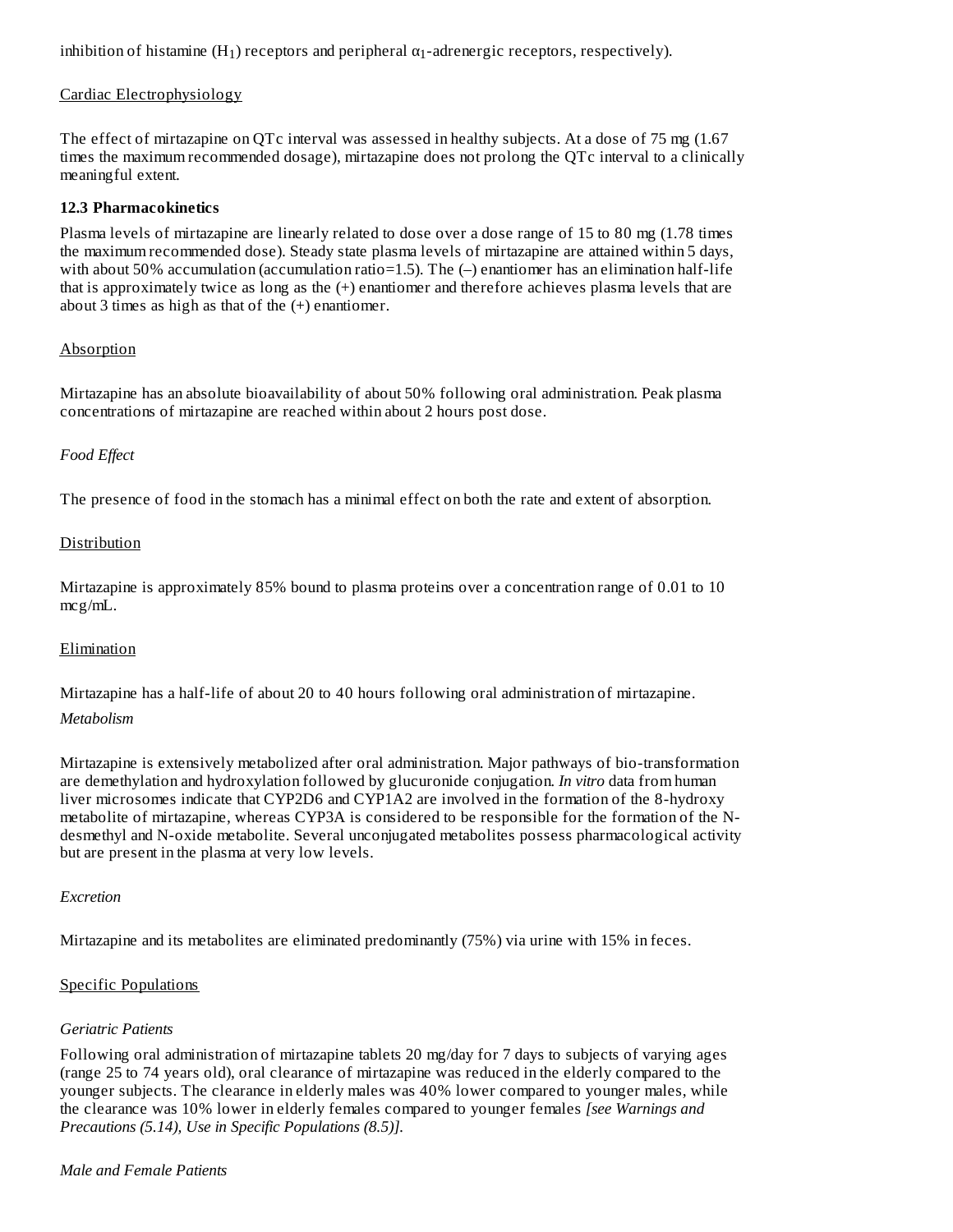The mean elimination half-life of mirtazapine after oral administration ranges from approximately 20 to 40 hours across age and gender subgroups, with females of all ages exhibiting significantly longer elimination half-lives than males (mean half-life of 37 hours for females vs. 26 hours for males).

### *Race*

There have been no clinical studies to evaluate the effect of race on the pharmacokinetics of mirtazapine.

## *Patients with Renal Impairment*

When compared to subjects with normal renal function, total body clearance of mirtazapine was reduced approximately 30% in renal impaired patients with GFR=11 to 39 mL/min/1.73 m<sup>2</sup> and approximately 50% in renal impaired patients with GFR=<10 mL/min/1.73 m<sup>2</sup>) [see Warnings and Precautions (5.14), *Use in Specific Populations (8.6)].*

## *Patients with Hepatic Impairment*

Following a single 15 mg oral dose of mirtazapine, the oral clearance of mirtazapine in patients with hepatic impairment was decreased by approximately 30%, compared to subjects with normal hepatic function *[see Warnings and Precautions (5.12, 5.14), Use in Specific Populations (8.6)].*

## Drug Interactions Studies

## *Warfarin*

Mirtazapine (30 mg daily) at steady state caused a statistically significant increase (0.2) in the International Normalized Ratio (INR) in subjects treated with warfarin *[see Drug Interactions (7)].*

## *QTc-Prolonging Drugs*

The risk of QT prolongation and/or ventricular arrhythmias (e.g., Torsades de Pointes) may be increased with concomitant use of medicines which prolong the QTc interval (e.g., some antipsychotics and antibiotics) and in mirtazapine overdose *[see Warnings and Precautions (5.5), Adverse Reactions (6.1, 6.2), Drug Interactions (7), and Overdosage (10)].*

#### *Phenytoin*

In healthy male subjects (n=18), phenytoin (200 mg daily, at steady state) increased mirtazapine (30 mg daily, at steady state) clearance about 2-fold, resulting in a decrease in average plasma mirtazapine concentrations of 45% *[see Drug Interactions (7)].* Mirtazapine did not significantly affect the pharmacokinetics of phenytoin.

#### *Carbamazepine*

In healthy male subjects (n=24), carbamazepine (400 mg twice a day, at steady state) increased mirtazapine (15 mg twice a day, at steady state) clearance about 2-fold, resulting in a decrease in average plasma mirtazapine concentrations of 60% *[see Drug Interactions (7)].*

#### *Cimetidine*

In healthy male subjects (n=12), when cimetidine, a weak inhibitor of CYP1A2, CYP2D6, and CYP3A4, given at 800 mg b.i.d. at steady state was coadministered with mirtazapine (30 mg daily) at steady state, the Area Under the Curve (AUC) of mirtazapine increased more than 50% *[see Drug Interactions (7)].* Mirtazapine did not cause relevant changes in the pharmacokinetics of cimetidine.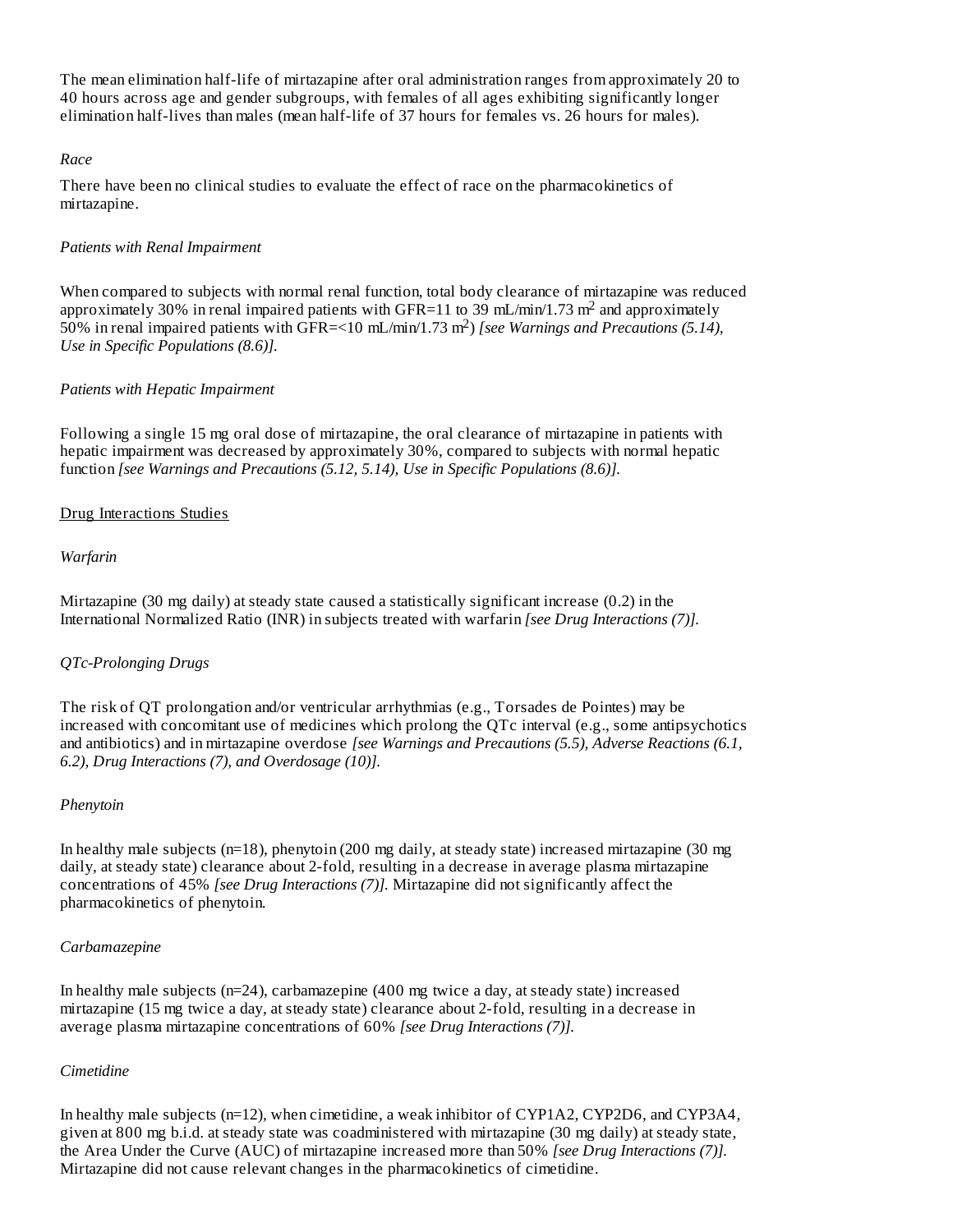#### *Ketoconazole*

In healthy male Caucasian subjects (n=24), coadministration of the strong CYP3A4 inhibitor ketoconazole (200 mg b.i.d. for 6.5 days) increased the peak plasma levels and the AUC of a single 30 mg dose of mirtazapine by approximately 40% and 50%, respectively *[see Drug Interactions (7)].*

#### *Amitriptyline*

In healthy, CYP2D6 extensive metabolizer patients (n=32), amitriptyline (75 mg daily), at steady state, did not cause relevant changes to the pharmacokinetics of steady state mirtazapine (30 mg daily); mirtazapine also did not cause relevant changes to the pharmacokinetics of amitriptyline.

#### *Paroxetine*

In healthy CYP2D6 extensive metabolizer subjects (n=24), mirtazapine (30 mg/day), at steady state, did not cause relevant changes in the pharmacokinetics of steady state paroxetine (40 mg/day), a CYP2D6 inhibitor.

#### *Lithium*

No relevant clinical effects or significant changes in pharmacokinetics have been observed in healthy male subjects on concurrent treatment with lithium 600 mg/day for 10 days at steady state and a single 30 mg dose of mirtazapine. The effects of higher doses of lithium on the pharmacokinetics of mirtazapine are unknown.

#### *Risperidone*

Mirtazapine (30 mg daily) at steady state did not influence the pharmacokinetics of risperidone (up to 3 mg twice a day) in subjects (n=6) in need of treatment with an antipsychotic and antidepressant drug.

#### *Alcohol*

Concomitant administration of alcohol (equivalent to 60 g) had a minimal effect on plasma levels of mirtazapine (15 mg) in 6 healthy male subjects. However, the impairment of cognitive and motor skills produced by mirtazapine were shown to be additive with those produced by alcohol.

#### *Diazepam*

Concomitant administration of diazepam (15 mg) had a minimal effect on plasma levels of mirtazapine (15 mg) in 12 healthy subjects. However, the impairment of motor skills produced by mirtazapine has been shown to be additive with those caused by diazepam.

#### **13 NONCLINICAL TOXICOLOGY**

#### **13.1 Carcinogenesis, Mutagenesis, Impairment of Fertility**

#### Carcinogenesis

Carcinogenicity studies were conducted with mirtazapine given in the diet at doses of 2, 20, and 200 mg/kg/day to mice and 2, 20, and 60 mg/kg/day to rats. The highest doses used are approximately 20 and 12 times the maximum recommended human dose (MRHD) of 45 mg/day, based on body surface area  $(mg/m<sup>2</sup>)$  in mice and rats, respectively. There was an increased incidence of hepatocellular adenoma and carcinoma in male mice at the high dose. In rats, there was an increase in hepatocellular adenoma in females at the mid and high doses and in hepatocellular tumors and thyroid follicular adenoma/cystadenoma and carcinoma in males at the high dose.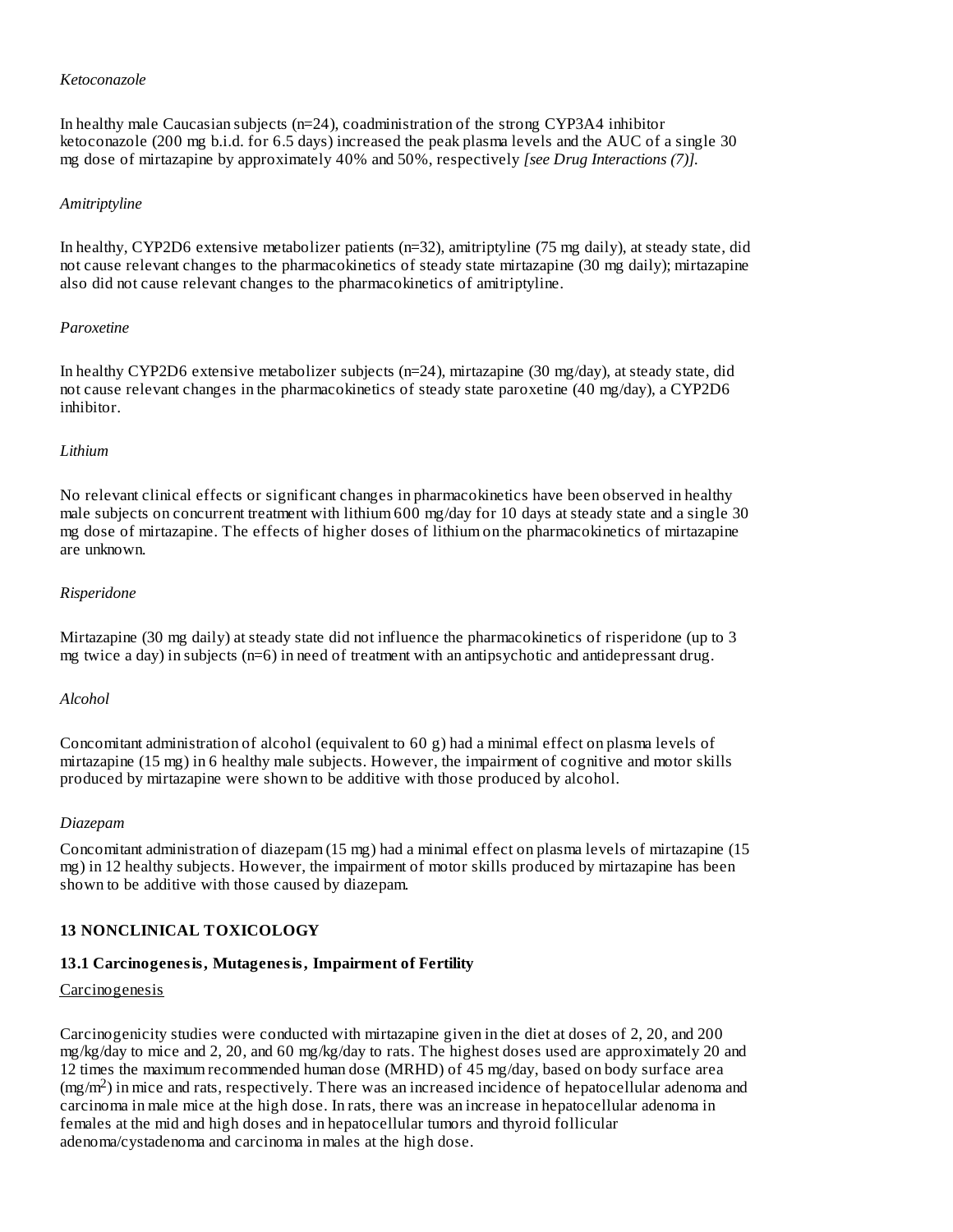## **Mutagenesis**

Mirtazapine was not mutagenic or clastogenic and did not induce general DNA damage as determined in several genotoxicity tests: Ames test, *in vitro* gene mutation assay in Chinese hamster V 79 cells, *in vitro* sister chromatid exchange assay in cultured rabbit lymphocytes, *in vivo* bone marrow micronucleus test in rats, and unscheduled DNA synthesis assay in HeLa cells.

#### Impairment of Fertility

In a fertility study in rats, mirtazapine was given at doses up to 100 mg/kg [20 times the maximum recommended human dose (MRHD), based on body surface area (mg/m<sup>2</sup>)]. Mating and conception were not affected by the drug, but estrous cycling was disrupted at doses that were 3 or more times the MRHD, and pre-implantation losses occurred at 20 times the MRHD.

## **14 CLINICAL STUDIES**

The efficacy of mirtazapine as a treatment for major depressive disorder was established in 4 placebocontrolled, 6-week trials in adult outpatients meeting DSM-III criteria for major depressive disorder. Patients were titrated with mirtazapine from a dose range of 5 mg to 35 mg/day. The mean mirtazapine dose for patients who completed these 4 studies ranged from 21 to 32 mg/day. Overall, these studies demonstrated mirtazapine to be superior to placebo on at least 3 of the following 4 measures: 21-Item Hamilton Depression Rating Scale (HDRS) total score; HDRS Depressed Mood Item; CGI Severity score; and Montgomery and Asberg Depression Rating Scale (MADRS). Superiority of mirtazapine over placebo was also found for certain factors of the HDRS, including anxiety/somatization factor and sleep disturbance factor.

Examination of age and gender subsets of the population did not reveal any differential responsiveness on the basis of these subgroupings.

In a longer-term study, patients meeting (DSM-IV) criteria for major depressive disorder who had responded during an initial 8 to 12 weeks of acute treatment on mirtazapine were randomized to continuation of mirtazapine or placebo for up to 40 weeks of observation for relapse. Response during the open phase was defined as having achieved a HAM-D 17 total score of ≤8 and a CGI-Improvement score of 1 or 2 at 2 consecutive visits beginning with week 6 of the 8 to 12 weeks in the open-label phase of the study. Relapse during the double-blind phase was determined by the individual investigators. Patients receiving continued mirtazapine treatment experienced significantly lower relapse rates over the subsequent 40 weeks compared to those receiving placebo. This pattern was demonstrated in both male and female patients.

## **16 HOW SUPPLIED/STORAGE AND HANDLING**

Product: 53002-2712 NDC: 53002-2712-3 30 TABLET, FILM COATED in a BOTTLE NDC: 53002-2712-9 90 TABLET, FILM COATED in a BOTTLE

# **17 PATIENT COUNSELING INFORMATION**

Advise the patient to read the FDA-approved patient labeling (Medication Guide).

## Suicidal Thoughts and Behaviors

Advise patients and caregivers to look for the emergence of suicidality, especially early during treatment and when the dosage is adjusted up or down, and instruct them to report such symptoms to the healthcare provider *[see Boxed Warning and Warnings and Precautions (5.1)].*

#### **Agranulocytosis**

Advise patients to contact their physician if they experience fever, chills, sore throat, mucous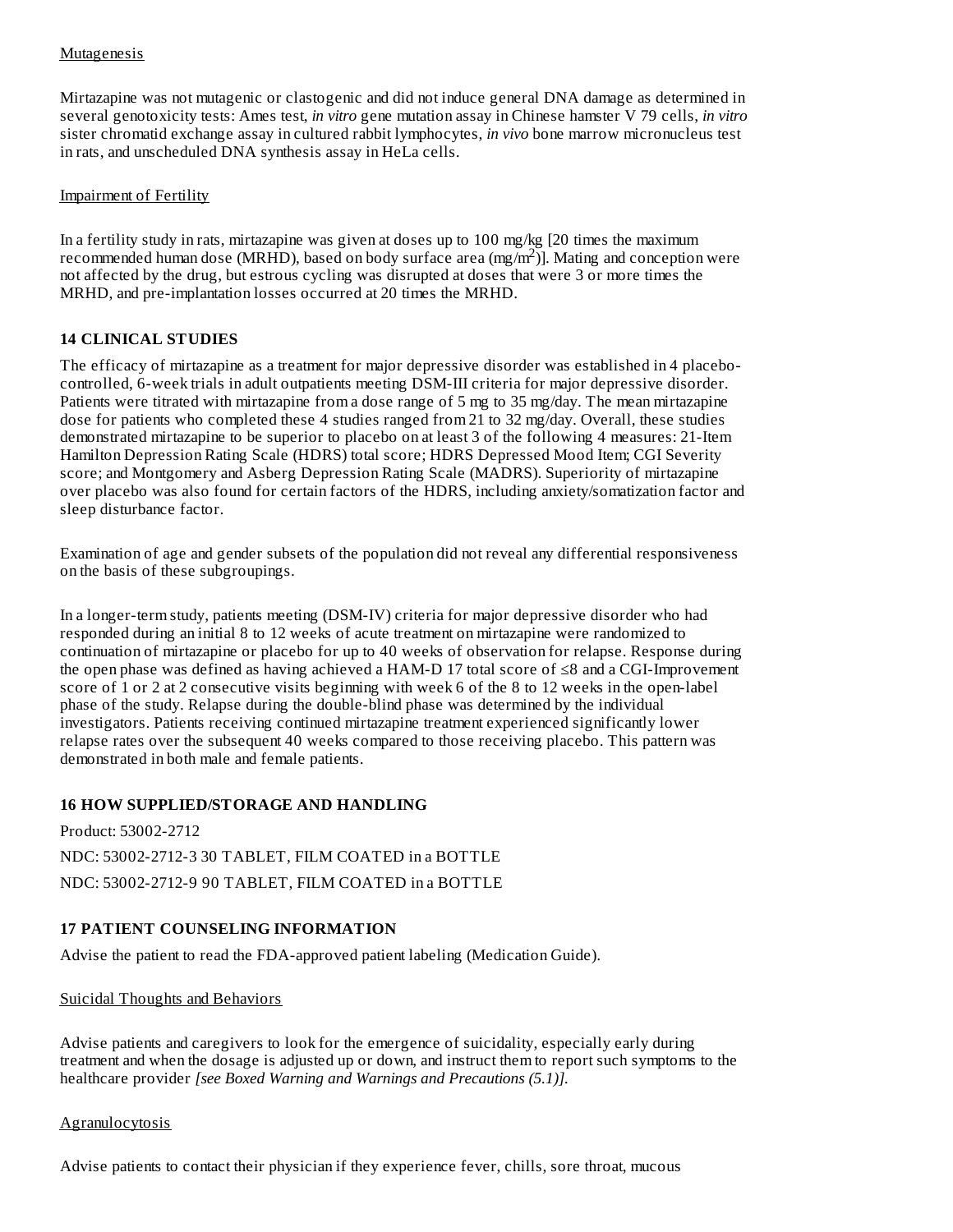membrane ulceration, flu-like complaints, or other symptoms that might suggest infection *[see Warnings and Precautions (5.2)].*

## Serotonin Syndrome

Caution patients about the risk of serotonin syndrome, particularly with the concomitant use of mirtazapine with other serotonergic drugs including triptans, tricyclic antidepressants, fentanyl, lithium, tramadol, tryptophan, buspirone, amphetamines, St. John's Wort, and with drugs that impair metabolism of serotonin (in particular, MAOIs, both those intended to treat psychiatric disorders and also others, such as linezolid). Advise patients to contact their healthcare provider or report to the emergency room if they experience signs or symptoms of serotonin syndrome *[see Dosage and Administration (2.4), Contraindications (4), Warnings and Precautions (5.3), Drug Interactions (7)].*

## QT Prolongation and Torsades de Pointes

Inform patients to consult their physician immediately if they feel faint, lose consciousness, or have heart palpitations *[see Warnings and Precautions (5.5), Drug Interactions (7), Overdosage (10)].* Advise patients to inform physicians that they are taking mirtazapine before any new drug is taken.

## Somnolence

Advise patients that mirtazapine may impair judgment, thinking, and particularly, motor skills, because of its prominent sedative effect. Caution patients about performing activities requiring mental alertness, such as operating hazardous machinery or operating a motor vehicle, until they are reasonably certain that mirtazapine therapy does not adversely affect their ability to engage in such activities*. [see Warnings and Precautions (5.7)].*

## Alcohol

Advise patients to avoid alcohol while taking mirtazapine *[see Warnings and Precautions (5.7), Drug Interactions (7)].*

## Activation of Mania/Hypomania

Advise patients and their caregivers to observe for signs of activation of mania/hypomania and instruct them to report such symptoms to the healthcare provider *[see Warnings and Precautions (5.8)].*

## Discontinuation Syndrome

Advise patients not to abruptly discontinue mirtazapine and to discuss any tapering regimen with their healthcare provider. Adverse reactions can occur when mirtazapine is discontinued *[see Dosage and Administration (2.6), Warnings and Precautions (5.13)].*

#### Allergic Reactions

Advise patients to notify their healthcare provider if they develop an allergic reaction such as rash, hives, swelling, or difficulty breathing *[see Contraindications (4), Adverse Reactions (6.2)].*

#### Pregnancy

- Advise patients to notify their physician if they become pregnant or intend to become pregnant during mirtazapine therapy.
- Advise patients that there is a pregnancy exposure registry that monitors pregnancy outcomes in women exposed to mirtazapine during pregnancy *[see Use in Specific Populations (8.1)].*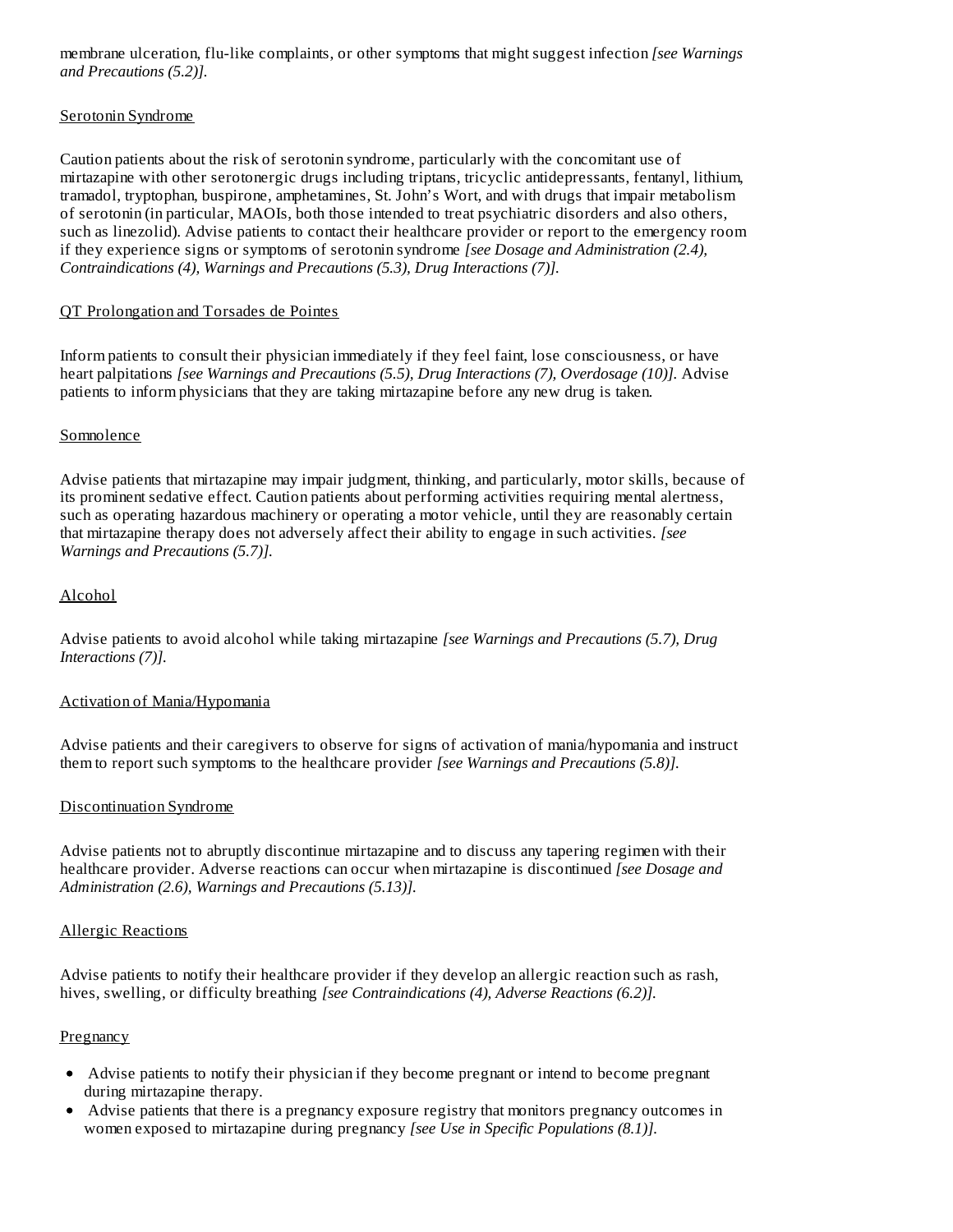## **Lactation**

Advise patients to notify their physician if they are breastfeeding an infant *[see Use in Specific Populations (8.2)].*

## Angle-Closure Glaucoma

Patients should be advised that taking mirtazapine can cause mild pupillary dilation, which in susceptible individuals, can lead to an episode of angle-closure glaucoma. Pre-existing glaucoma is almost always open-angle glaucoma because angle-closure glaucoma, when diagnosed, can be treated definitively with iridectomy. Open-angle glaucoma is not a risk factor for angle-closure glaucoma. Patients may wish to be examined to determine whether they are susceptible to angle-closure, and have a prophylactic procedure (e.g., iridectomy), if they are susceptible *[see Warnings and Precautions (5.4).]*

For more information about mirtazapine tablets, call Rising Health, LLC at 1-833-395-6928.

# **Dispens e with medication guide available at : http://www.risingpharma.com/med-guides.html**

**Distributed by:** Rising Health, LLC Saddle Brook, NJ 07663

**Made in India** Code: TS/DRUGS/19/1993

Revised: 11/2020

#### **MEDICATION GUIDE Mirtazapine Tablets, USP for oral us e (mir taz' a peen)**

**What is the most important information I should know about mirtazapine tablets?**

**Mirtazapine tablets may caus e s erious side effects, including:**

- **Increas ed risk of suicidal thoughts or actions in some children and young adults**. Mirtazapine tablets, and other antidepressant medicines may increase suicidal thoughts or actions in some people 24 years of age and younger, **especially** within the first few months of treatment or when the dose is changed. Mirtazapine tablets are not for use in children.
- Depression or other serious mental illnesses are the most important causes of suicidal thoughts or actions.

#### **How can I watch for and try to prevent suicidal thoughts and actions?**

- Pay close attention to any changes, especially sudden changes in mood, behavior, thoughts, or feelings, or if you develop suicidal thoughts or actions. This is very important when an antidepressant medicine is started or when the dose is changed.
- Call your healthcare provider right away to report new or sudden changes in mood, behavior, thoughts, or feelings.
- Keep all follow-up visits with your healthcare provider as scheduled. Call your healthcare provider between visits as needed, especially if you have concerns about symptoms.

## Call your healthcare provider or get emergency medical help right away if you or your family member have any of the **following symptoms, especially if they are new, wors e, or worry you:**

- attempts to commit suicide
- acting on dangerous impulses
- acting aggressive, being angry or violent
- thoughts about suicide or dying
- new or worse depression
- new or worse anxiety
- panic attacks
- feeling very agitated or restless
- new or worse irritability
- trouble sleeping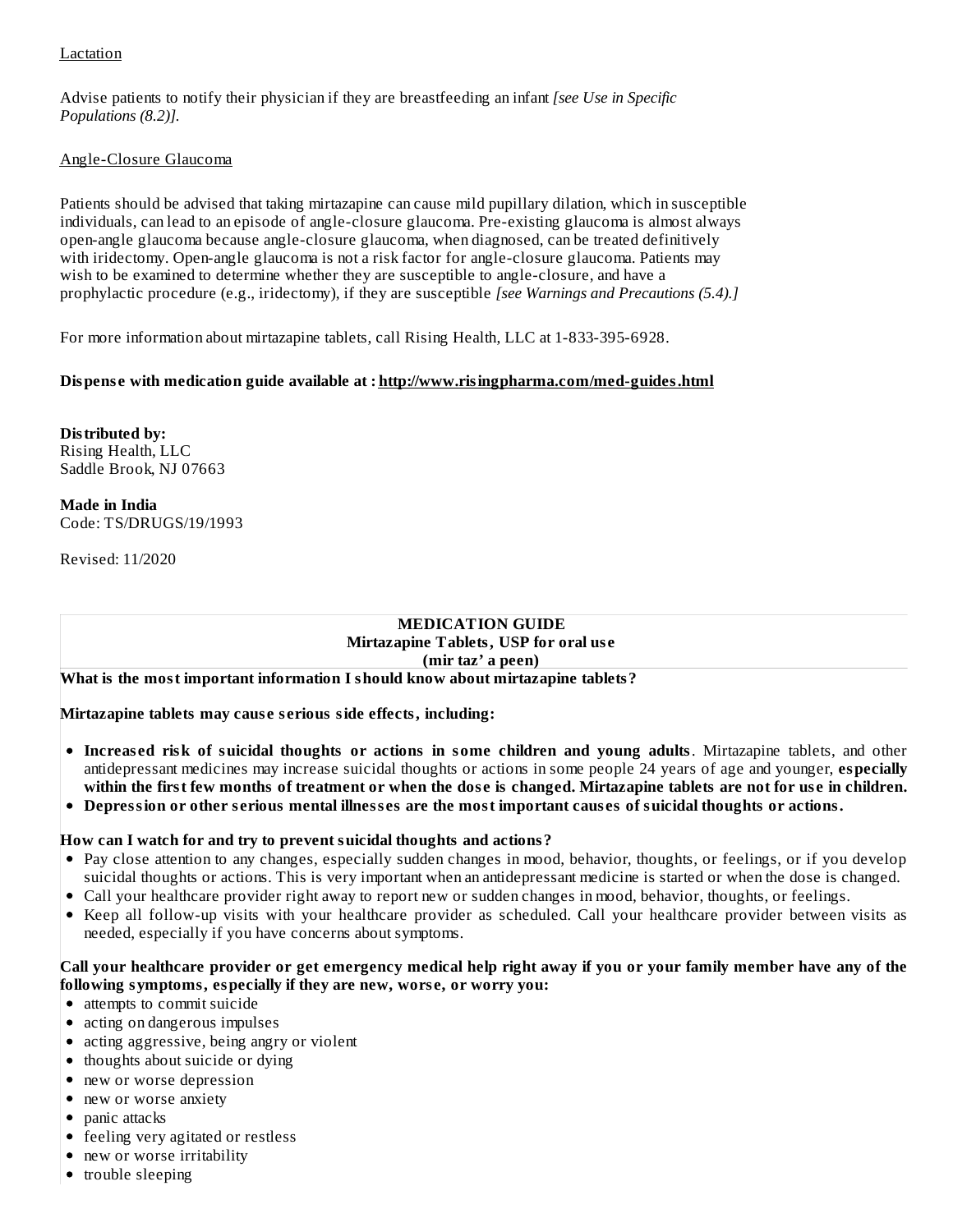- an extreme increase in activity or talking (mania)
- other unusual changes in behavior or mood

# **What are mirtazapine tablets?**

Mirtazapine tablets are prescription medicines used to treat a certain type of depression called Major Depressive Disorder (MDD) in adults.

It is not known if mirtazapine tablets are safe and effective for use to treat MDD in children. **Who should not take mirtazapine tablets?**

## **Do not take mirtazapine tablets if you:**

- take a Monoamine Oxidase Inhibitor (MAOI)
- have stopped taking an MAOI in the last 14 days
- are being treated with the antibiotic linezolid or intravenous methylene blue
- if you are allergic to mirtazapine or any of the ingredients in mirtazapine tablets. See the end of this Medication Guide for a complete list of ingredients in mirtazapine tablets.

Ask your healthcare provider or pharmacist if you are not sure if you take an MAOI, including the antibiotic linezolid or intravenous methylene blue.

## Do not start taking an MAOI for at least 14 days after you stop treatment with mirtazapine tablets. Before taking mirtazapine tablets, tell your healthcare provider about all your medical conditions, including if you:

- have a history of suicide or depression
- have a history or family history of bipolar disorder, mania or hypomania
- have a low white blood cell count
- have glaucoma (high pressure in the eye)
- have or had heart problems or stroke
- have an abnormal heart beat called QT prolongation or a family history of QT prolongation
- have seizures
- have high cholesterol or triglyceride levels
- have low sodium levels in your blood
- have or had kidney or liver problems
- have low blood pressure
- are pregnant or plan to become pregnant. It is not known if mirtazapine tablets will harm your unborn baby.
	- Talk to your healthcare provider if you become pregnant or think you may be pregnant during treatment with mirtazapine tablets.
	- If you become pregnant while taking mirtazapine tablets, talk to your healthcare provider about registering with the National Pregnancy Registry for Antidepressants. You can register by calling 1 -844-405-6185 or visiting online at https://womensmentalhealth.org/clinical-and-researchprograms/pregnancyregistry/antidepressants/. The purpose of this registry is to monitor the pregnancy outcomes in women who have been treated with mirtazapine at any time during pregnancy.
- are breastfeeding or plan to breastfeed. Mirtazapine may pass into your breast milk. Talk to your healthcare provider about the best way to feed your baby during treatment with mirtazapine tablets.

**Tell your healthcare provider about all the medicines you take,** including prescription and over-the-counter medicines, vitamins, and herbal supplements.

Mirtazapine tablets and other medicines may affect each other causing possible serious side effects. Mirtazapine tablets may affect the way other medicines work and other medicines may affect the way mirtazapine and mirtazapine tablets work.

## **Especially tell your healthcare provider if you take:**

- MAOIs
- medicines to treat migraine headaches known as triptans
- tricyclic antidepressants
- fentanyl
- lithium
- tramadol
- tryptophan
- buspirone
- amphetamines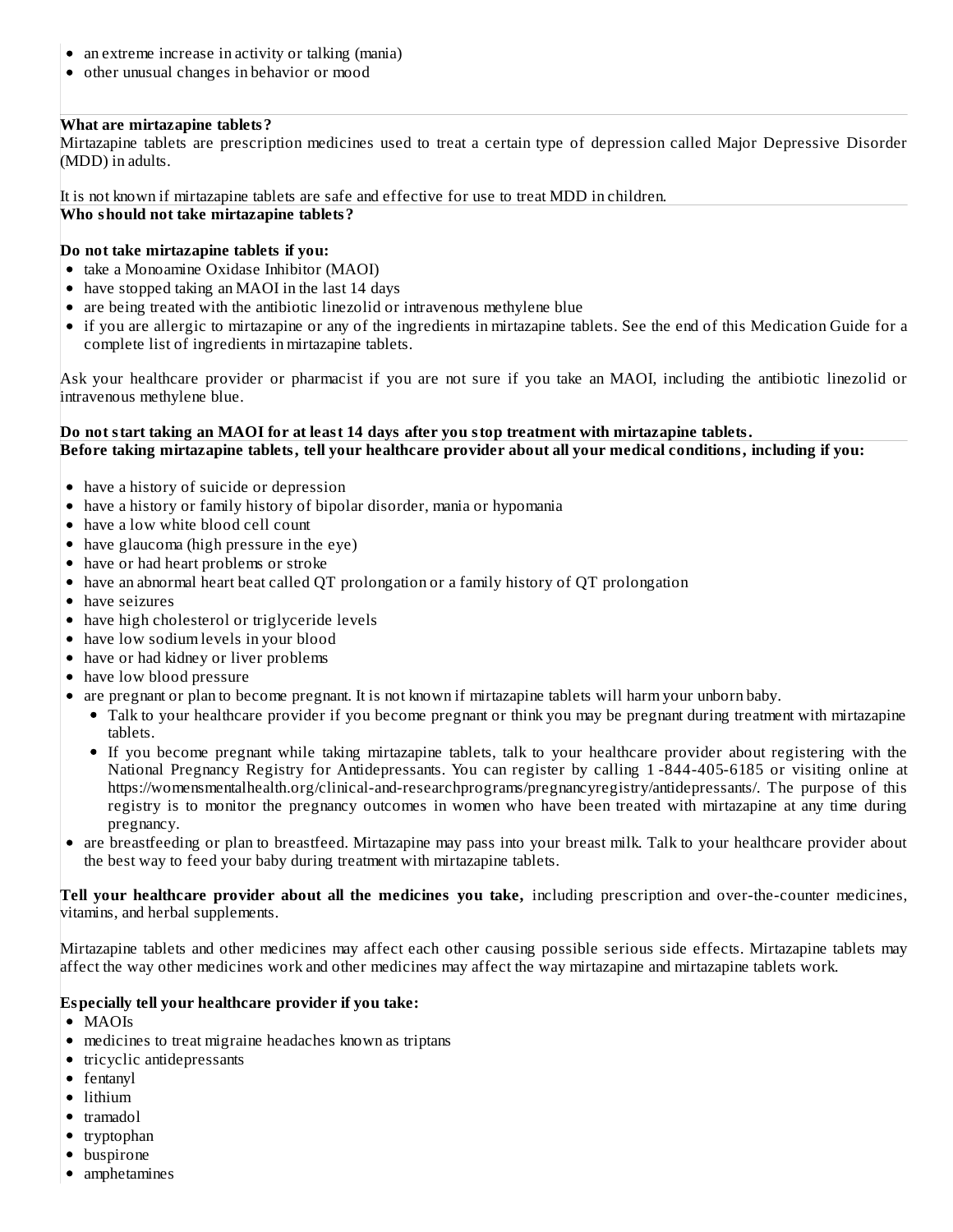- benzodiazepines
- St. John's Wort
- medicines used to treat mood, anxiety, psychotic or thought disorders, including selective serotonin reuptake inhibitors (SSRIs) and serotonin norepinephrine reuptake inhibitors (SNRIs)
- medicines that may affect your heart rhythm (such as certain antibiotics and some antipsychotics)

Ask your healthcare provider if you are not sure if you are taking any of these medicines. Your healthcare provider can tell you if it is safe to take mirtazapine tablets with your other medicines.

Do not start or stop any other medicines during treatment with mirtazapine tablets without talking to your healthcare provider first. Stopping mirtazapine tablets suddenly may cause you to have serious side effects. See, **"What are the possible side effects of mirtazapine tablets?"**

Know the medicines you take. Keep a list of them to show to your healthcare provider and pharmacist when you get a new medicine.

## **How should I take mirtazapine tablets?**

- Take mirtazapine tablets exactly as your healthcare provider tells you to. Do not change your dose or stop taking mirtazapine tablets without first talking to your healthcare provider.
- Your healthcare provider may need to change the dose of mirtazapine tablets until it is the right dose for you.
- Take mirtazapine tablets 1 time each day, preferably in the evening at bedtime.
- If you take too much mirtazapine call your healthcare provider or poison control center at 1-800-222-1222 right away or go to the nearest hospital emergency room.

## **What should I avoid while taking mirtazapine tablets?**

- Do not drive, operate heavy machinery, or do other dangerous activities until you know how mirtazapine tablets affects you. Mirtazapine tablets can cause sleepiness or may affect your ability to make decisions, think clearly, or react quickly.
- Avoid drinking alcohol during treatment with mirtazapine tablets.
- Avoid taking medicines used to treat anxiety, insomnia, and seizures, called benzodiazepines, during treatment with mirtazapine tablets. Ask your healthcare provider if you are not sure if you take one of these medicines.

## **What are the possible side effects of mirtazapine tablets?**

## **Mirtazapine tablets may caus e s erious side effects, including:**

- See, **"What is the most important information I should know about mirtazapine tablets?"**
- **Low white blood cell count.** Tell your healthcare provider right away if you develop any signs or symptoms of a low white blood cell count, including:
	- fever
	- chills
	- sore throat
	- mouth or nose sores
	- flu-like symptoms
	- infections
- **Serotonin syndrome.** A potentially life-threatening problem called serotonin syndrome can happen when you take mirtazapine tablets with certain other medicines. See, **"Who should not take mirtazapine tablets?"** Stop taking mirtazapine tablets and call your healthcare provider or go to the nearest hospital emergency room right away if you have any of the following signs and symptoms of serotonin syndrome:
	- agitation
	- seeing or hearing things that are not real (hallucinations)
	- confusion
	- $\bullet$  coma
	- fast heart beat
	- blood pressure changes
	- dizziness
	- sweating
	- $\bullet$  flushing
	- high body temperature (hyperthermia)
	- tremors, stiff muscles, or muscle twitching
	- loss of coordination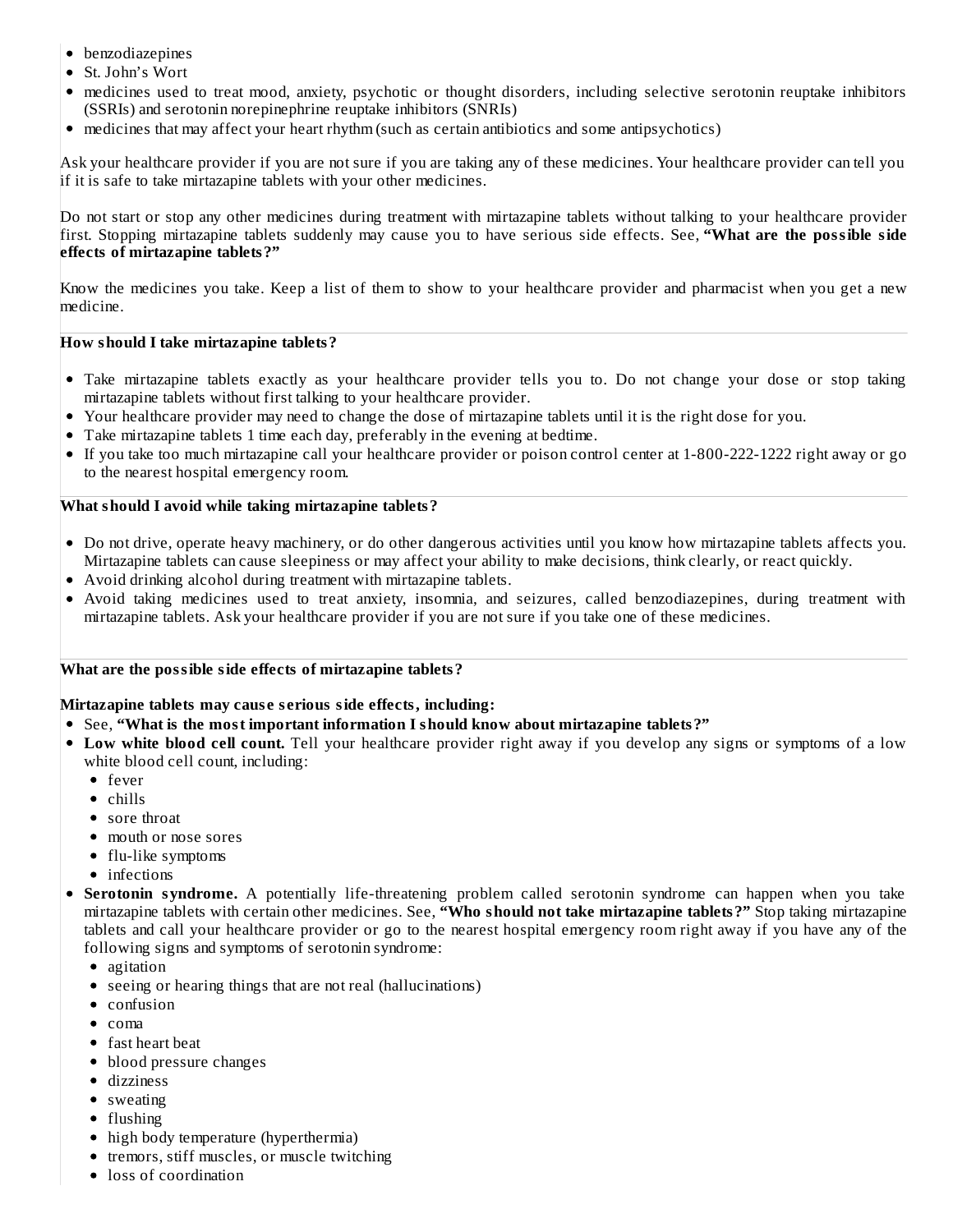- seizures
- nausea, vomiting, diarrhea
- **Eye problems (angle-closure glaucoma).** Mirtazapine tablets may cause a certain type of eye problem called angleclosure glaucoma. Call your healthcare provider if you have eye pain, changes in your vision, or swelling or redness in or around the eye. Only some people are at risk for these problems. You may want to undergo an eye examination to see if you are at risk and receive preventative treatment if you are.
- **Heart rhythm problems.**
- **Increas ed appetite and weight gain.**
- **Sleepiness.** See, **"What should I avoid while taking mirtazapine tablets?"**
- **Mania or hypomania (manic episodes)** in people who have a history of bipolar disorder. Symptoms may include:
	- greatly increased energy
	- severe trouble sleeping
	- racing thoughts
	- reckless behavior
	- unusually grand ideas
	- excessive happiness or irritability
	- talking more or faster than usual
- **Seizures (convulsions).**

# **Increas ed fat levels (cholesterol and triglycerides) in your blood.**

- **Low sodium levels in your blood (hyponatremia).** Low sodium levels in your blood may be serious and may cause death. Elderly people may be at greater risk for this. Signs and Symptoms of low sodium levels in your blood may include:
	- headache
	- difficulty concentrating
	- memory changes
	- confusion
	- weakness and unsteadiness on your feet which can lead to falls

# **In s evere or more sudden cas es, signs and symptoms include:**

- hallucinations (seeing or hearing things that are not real)
- fainting
- seizures
- $\bullet$  coma
- respiratory arrest
- death
- **Changes in liver function tests.**
- **Dis continuation syndrome.** Suddenly stopping mirtazapine tablets may cause you to have serious side effects. Your healthcare provider may want to decrease your dose slowly. Symptoms may include:
	- dizziness
	- nausea and vomiting
	- headache
	- irritability and agitation
	- problems sleeping
	- abnormal dreams
	- anxiety
	- tiredness
	- changes in your mood
	- sweating
	- confusion
	- hypomania
	- seizures
	- electric shock sensation (paresthesia)
	- ringing in your ears (tinnitus)
	- shaking (tremor)

# **The most common side effects of mirtazapine tablets include:**

- sleepiness
- increased appetite
- weight gain
- dizziness

These are not all the possible side effects of mirtazapine tablets.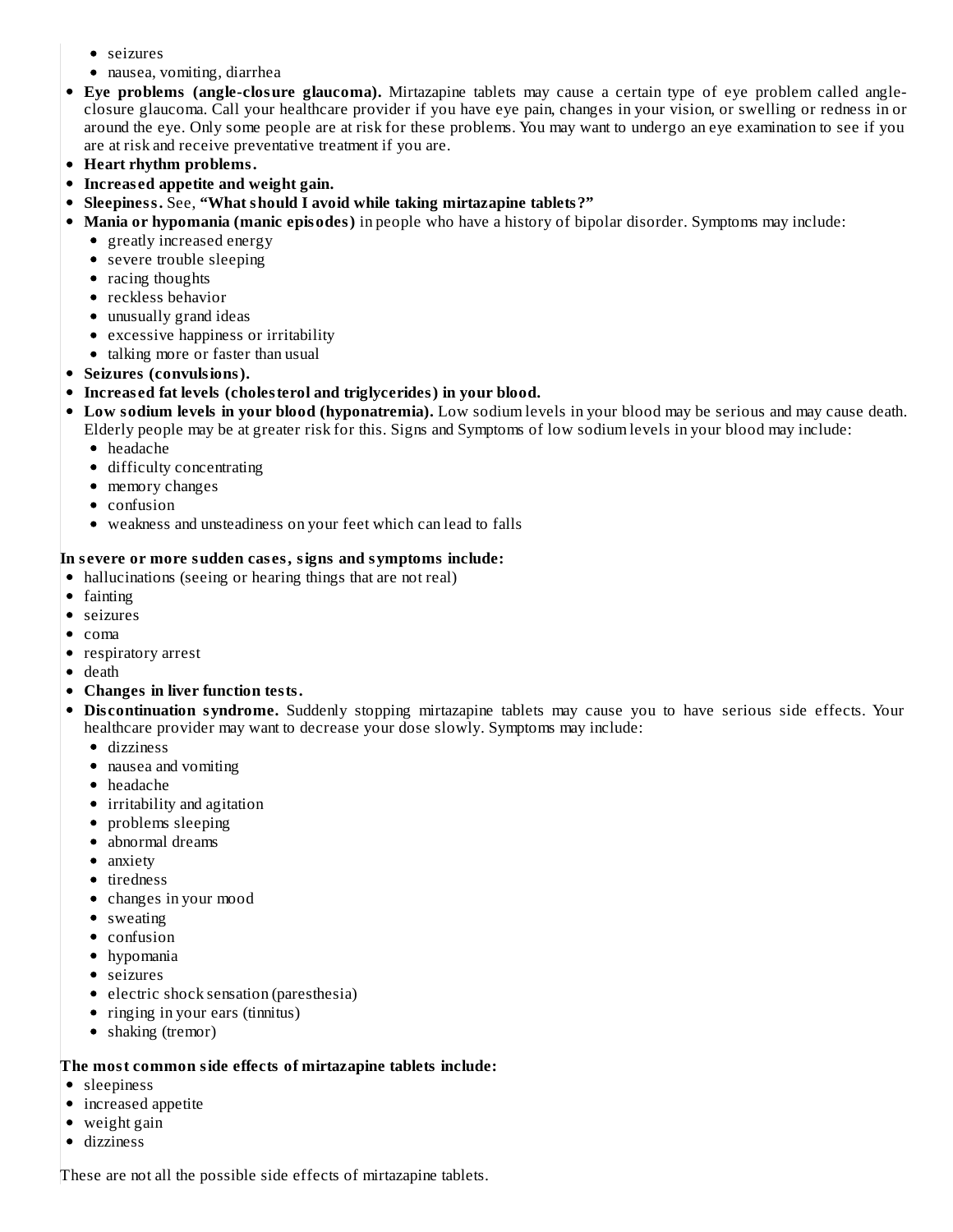Call your doctor for medical advice about side effects. You may report side effects to FDA at 1-800-FDA-1088.

### **How should I store mirtazapine tablets?**

- Store mirtazapine tablets at 25°C (77°F); excursions permitted to 15° to 30°C (59° to 86°F).
- Keep mirtazapine tablets away from light and moisture.

## **Keep mirtazapine tablets, and all medicines out of the reach of children.**

## **General information about the safe and effective us e of mirtazapine tablets.**

Medicines are sometimes prescribed for purposes other than those listed in a Medication Guide. Do not use mirtazapine tablets for a condition for which it was not prescribed. Do not give mirtazapine tablets to other people, even if they have the same symptoms that you have. They may harm them. You can ask your healthcare provider or pharmacist for information about mirtazapine tablets that is written for healthcare professionals.

## **What are the ingredients in mirtazapine tablets?**

## **Active ingredient:** mirtazapine

**Inactive ingredients:** colloidal silicon dioxide, corn starch, hydroxypropyl cellulose, hypromellose, lactose monohydrate, magnesium stearate, and titanium dioxide. In addition, the 15 mg contains iron oxide yellow and 30 mg contains iron oxide red, iron oxide black, and iron oxide yellow.

For more information about mirtazapine tablets, call Rising Health, LLC at 1-833-395-6928.

## **Dispens e with medication guide available at: http://www.risingpharma.com/med-guides.html**

**Distributed by:** Rising Health, LLC Saddle Brook, NJ 07663

## **Made in India** Code: TS/DRUGS/19/1993

This Medication Guide has been approved by the U.S. Food and Drug Administration

Revised: 11/2020

# **Mirtazapine 45mg Tablets**



# **MIRTAZAPINE** mirtazapine tablet, film coated **Product Information Product T ype** HUMAN PRESCRIPTION DRUG **Ite m Code (Source )** NDC:530 0 2-2712(NDC:57237-0 10 ) **Route of Administration** ORAL **Active Ingredient/Active Moiety Ingredient Name Basis of Strength Strength**